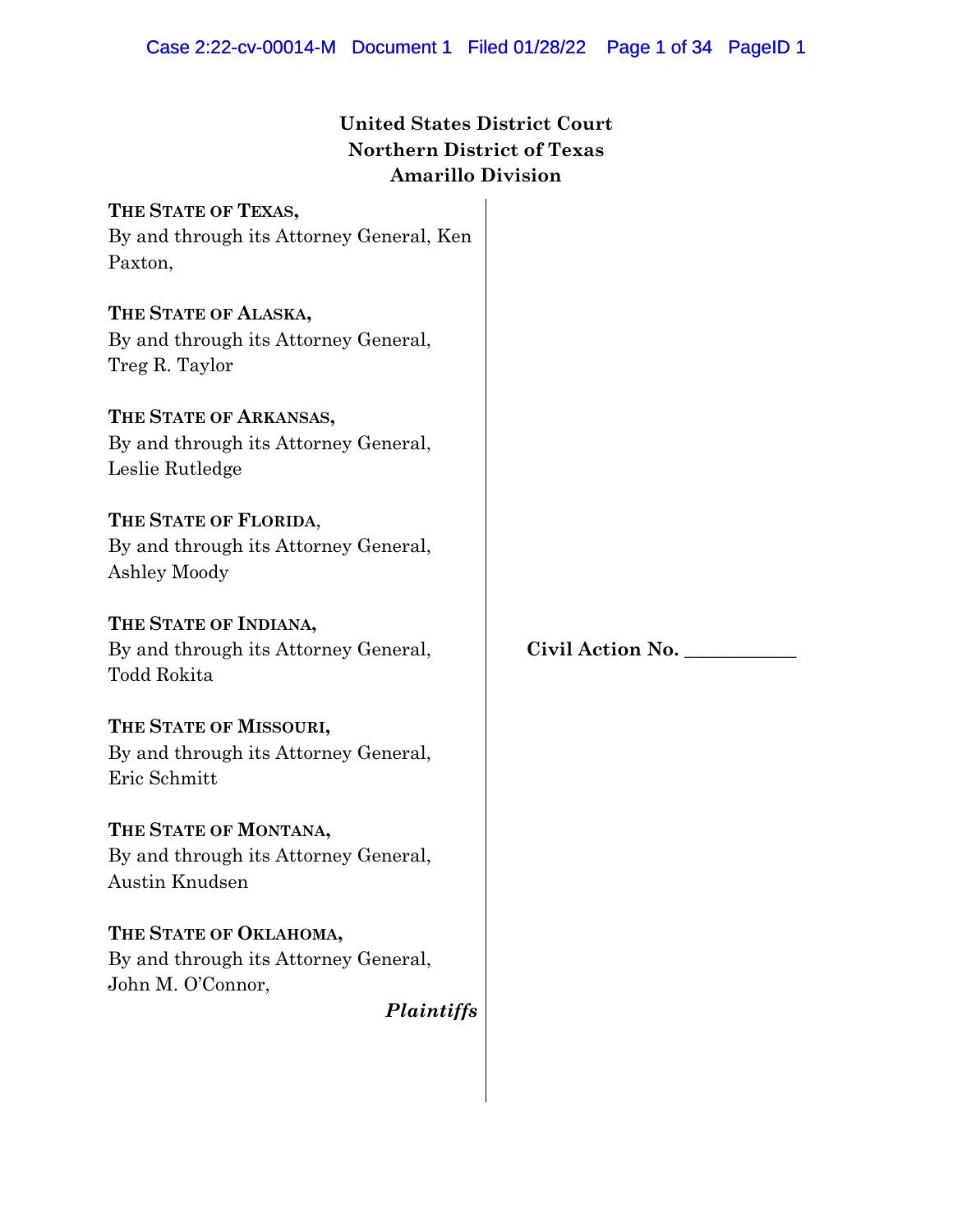**v.**

**JOSEPH R. BIDEN, JR.,** in his official capacity as President of the United States**;** 

**UNITED STATES OF AMERICA;** 

**U.S. DEPARTMENT OF STATE;**

- **U.S. DEPARTMENT OF STATE, BUREAU OF POPULATION, REFUGEES, AND MIGRATION**
- **U.S. DEPARTMENT OF HOMELAND SECURITY;**
- **U.S. CITIZENSHIP AND IMMIGRATION SERVICES;**
- **ANTONY J. BLINKEN,** in his official capacity as Secretary of State;
- **NANCY IZZO JACKSON,** in her official capacity as Senior Bureau Official, Bureau of Population, Refugees, and Migration;
- **ALEJANDRO MAYORKAS,** in his official capacity as Secretary of Homeland Security;
- **UR JADDOU,** in her official capacity as Director of U.S. Citizenship and Immigration Services,

*Defendants*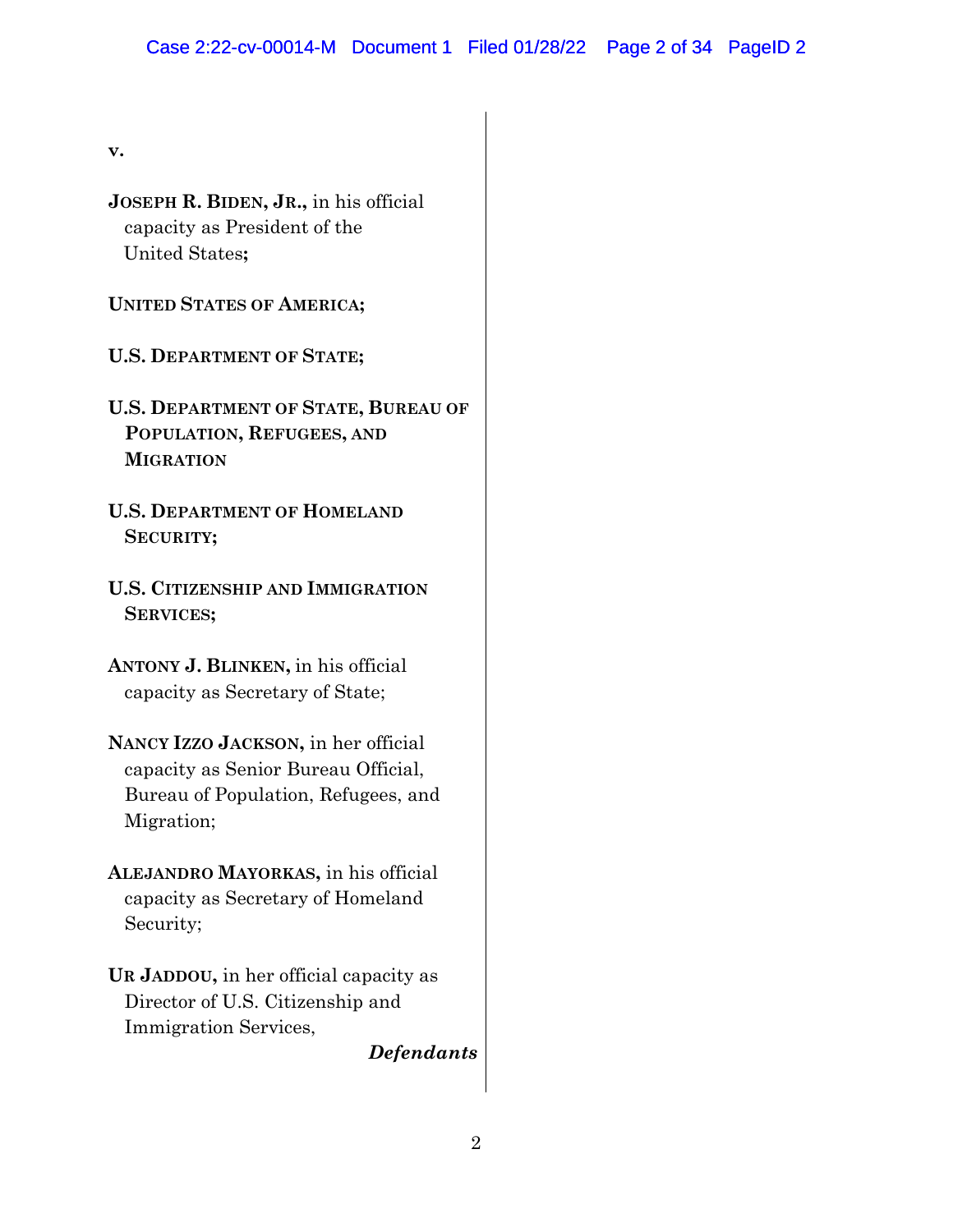#### **COMPLAINT**

The States of Texas, Alaska, Arkansas, Florida, Indiana, Missouri, Montana, and Oklahoma (collectively "Plaintiff States") bring this civil action against the above-listed Defendants for declaratory and injunctive relief and allege as follows:

#### **INTRODUCTION**

1. Aliens who are qualifying relatives of American citizens or lawful permanent residents often wait years—or decades—to lawfully immigrate to the United States. They endure lengthy processes, background checks, and paperwork requirements that can seem substantial. But they go through the processes that Congress created, and they patiently wait for their opportunity to lawfully enter the United States and pursue the American dream.

2. Conversely, illegal aliens do not have the right under federal law to petition the federal government for their relatives abroad to join them in residing in the United States. There are no lawful paths for aliens who lack status to come join other aliens who lack status in the United States—and for good reason. It defies common sense. No sovereign nation would reward those who break the law by permitting family members abroad to join them in living in the sovereign territory unlawfully, particularly with the assistance of the government itself. To do so would undermine national sovereignty and would be fundamentally unfair to those who pursue lawful immigration channels and patiently wait for their opportunity to immigrate to the United States.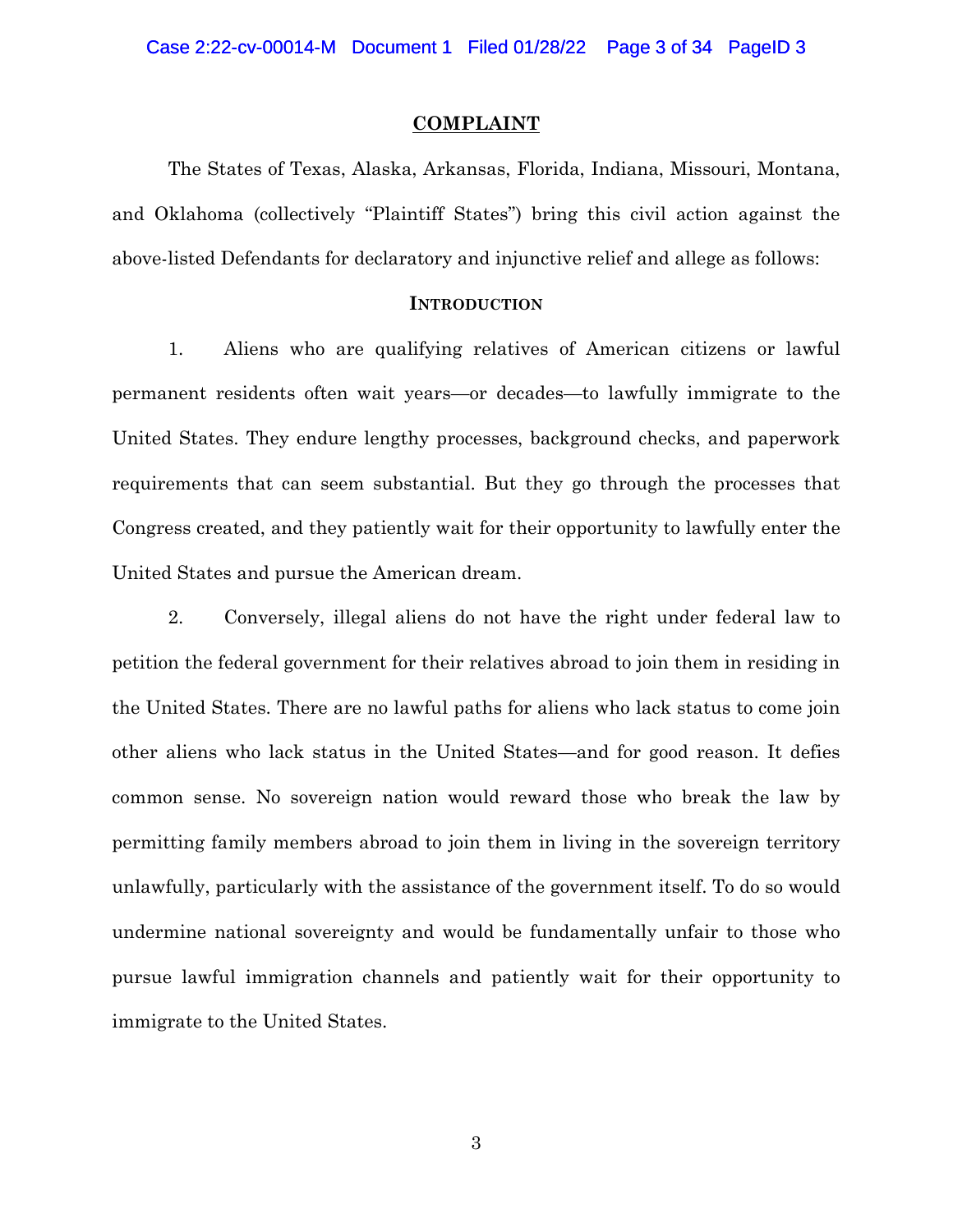#### Case 2:22-cv-00014-M Document 1 Filed 01/28/22 Page 4 of 34 PageID 4

3. But the Biden Administration has created such a program for certain illegal aliens who are from El Salvador, Guatemala, or Honduras (the region known as the Northern Triangle) and who reside in the United States, so long as they meet certain arbitrary qualifications created by the Administration. In short, if an illegal alien from one of those three countries is inside the United States and has so much as a *pending* application for asylum, they can petition the United States Government to bring their minor children into the United States—despite no explicit authority from Congress to do so. And not just the illegal alien's minor children, but also the in-country parent of a qualifying child, a legal guardian, or a child's primary caregiver.

4. In fact, beneficiaries under this extra-statutory regime—innocuously named the "Central American Minors Program," or "CAM"—are permitted to enter and reside within the United States for a practically indefinite period.

5. The CAM Program is an inartful combination of two different statutory authorities in the immigration laws: the Refugee Admissions Program under 8 U.S.C.  $\S 1157$ , and the "parole" authority under 8 U.S.C.  $\S 1182(d)(5)(A)$ .

6. The United States first screens aliens for eligibility for the Refugee Admissions Program, but most of the applicants do not come close to meeting the legal standard to be considered a "refugee" as it is defined in 8 U.S.C. § 1101(a)(42). Instead, the crux of the CAM program is its use of the parole authority—an authority only available on a case-by-case basis for urgent humanitarian reasons or for significant public benefit—to allow the very same individuals who did not qualify as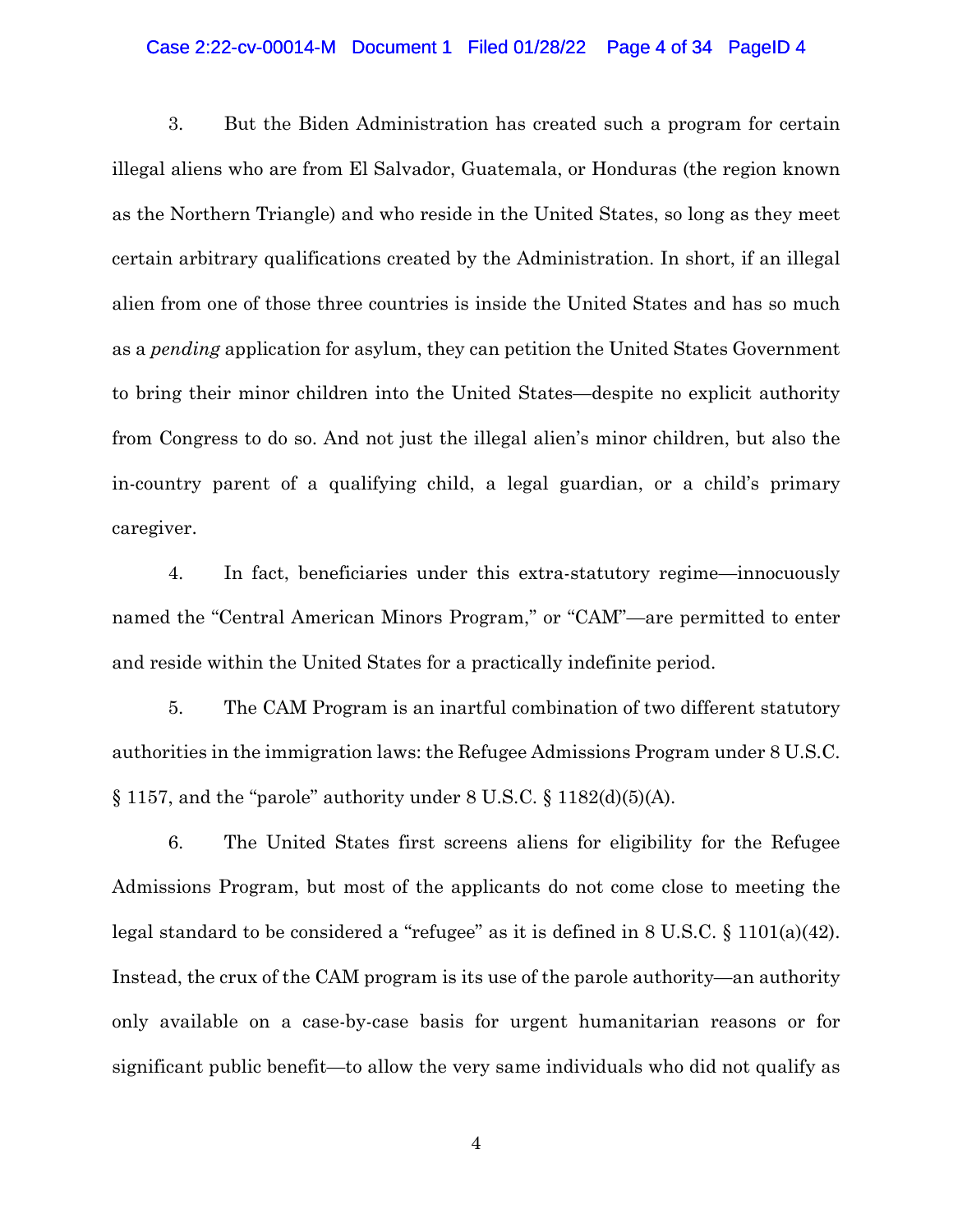#### Case 2:22-cv-00014-M Document 1 Filed 01/28/22 Page 5 of 34 PageID 5

refugees to come into the United States. A result that is entirely inconsistent with the law.

7. To the extent that it provides benefits outside of those provided in law by the Refugee Admissions Program, the CAM Program is an unlawful artifice of the Biden Administration's imagination, never authorized by Congress. And to the extent that it facilitates the entry into the United States of illegal aliens' family members based on the mere existence of an application for speculative benefits, it is an extraordinarily disastrous program to employ in the middle of an unprecedented border crisis.

8. The CAM Program is illegal. The Biden Administration created it without consideration of the effects it will have on the Plaintiff States and the continuing crisis along the Southwest Border. The Administration created it without notice-and-comment rulemaking. And it imposes substantial, irreparable harms on the Plaintiff States.

9. This Court should declare unlawful and enjoin the Biden Administration's unlawful program.

#### **PARTIES**

## **A. Plaintiffs.**

10. Plaintiff State of Texas is a sovereign State, subject only to the Constitution of the United States. Texas sues to vindicate its sovereign, proprietary, and *parens patriae* interests. The Defendants' operation of the CAM Program injures Texas in multiple ways.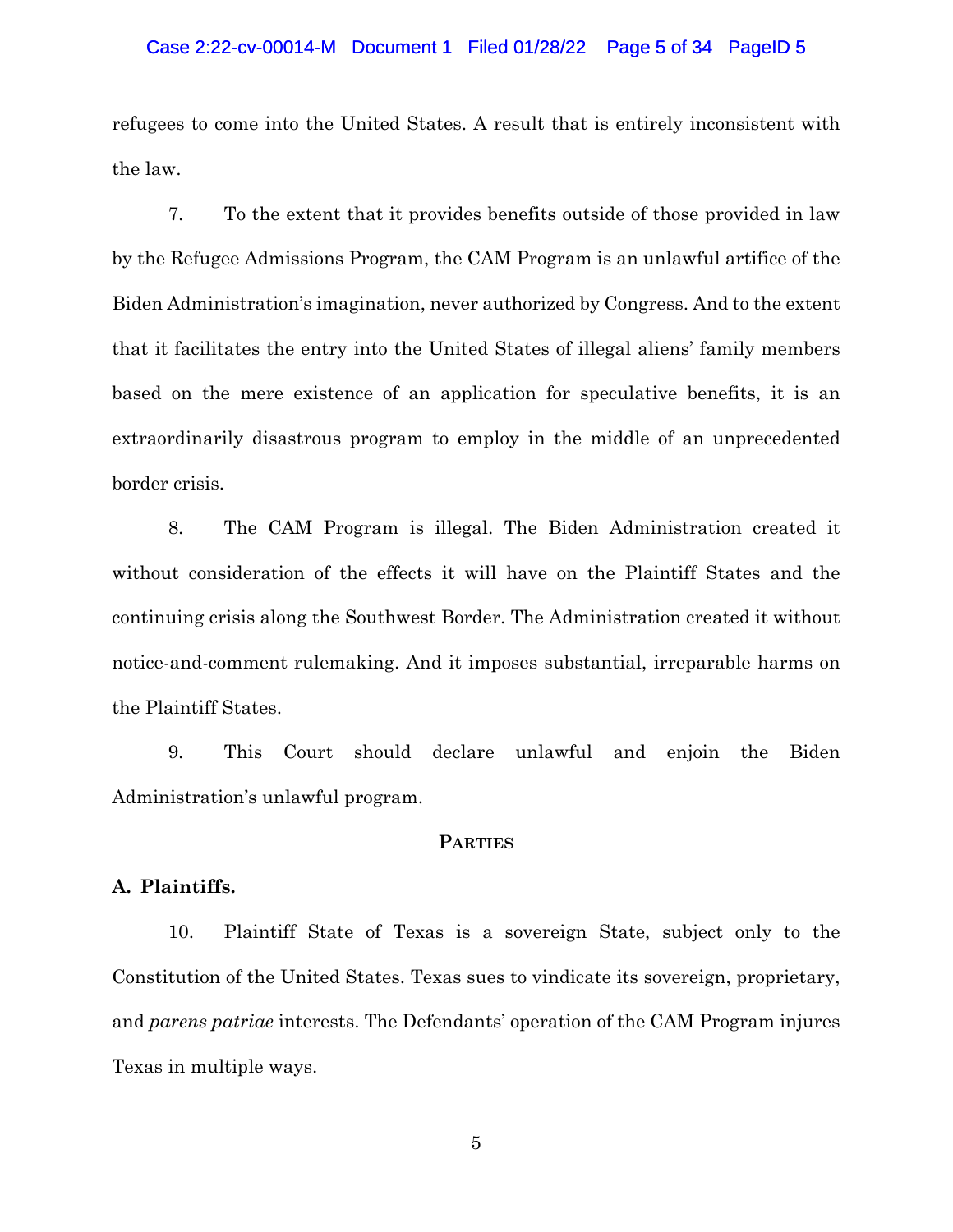#### Case 2:22-cv-00014-M Document 1 Filed 01/28/22 Page 6 of 34 PageID 6

11. First, Texas spends significant amounts of money providing services to illegal aliens. Those services include education services and healthcare, as well as many other social services broadly available in Texas. Federal law requires Texas to include illegal aliens in some of these programs. Paroling CAM beneficiaries into Texas will injure Texas by increasing the number of illegal aliens receiving such services at its expense.

12. Second, the State funds multiple healthcare programs that cover illegal aliens. Providing these services, which illegal aliens use, results in millions of dollars of expenditures per year. These services include the Emergency Medicaid program, the Texas Family Violence Program, and the Texas Children's Health Insurance Program.

13. The Emergency Medicaid program provides health coverage for lowincome children, families, seniors, and the disabled. Federal law requires Texas to include illegal aliens in its Emergency Medicaid program. The program costs Texas tens of millions of dollars annually.

14. The Texas Family Violence Program provides emergency shelter and supportive services to victims and their children in Texas. Texas spends more than a million dollars per year on the Texas Family Violence Program, which includes services for illegal aliens.

15. The Texas's Children's Health Insurance Program offers low-cost health coverage for children from birth through age 18. Texas spends tens of millions of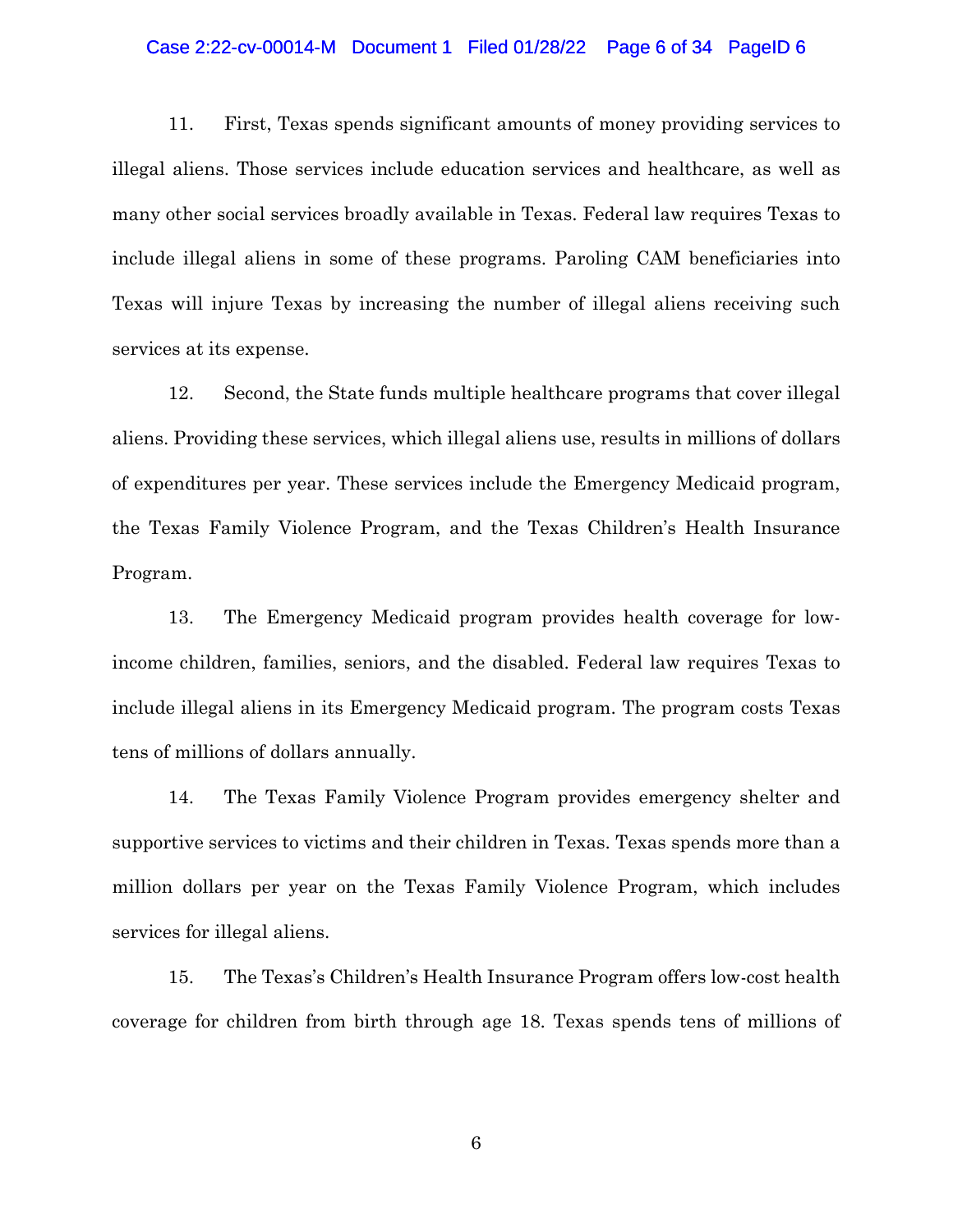#### Case 2:22-cv-00014-M Document 1 Filed 01/28/22 Page 7 of 34 PageID 7

dollars each year on CHIP expenditures, which includes expenditures for illegal aliens.

16. Texas faces the costs of uncompensated care provided by state public hospital districts to illegal aliens which results in expenditures of hundreds of millions of dollars per year.

17. Aliens and the children of those aliens receive education benefits from the State at significant taxpayer expense. The Defendants' facilitation of the entry of minor aliens into Texas through the CAM program thus increases education expenditures by the State of Texas each year

18. Third, allowing CAM beneficiaries to be paroled into Texas will cause it to "incur significant costs in issuing driver's licenses." *Texas v. United States*, 809 F.3d 134, 155 (5th Cir. 2015). Texas law subsidizes driver's licenses, including for aliens who have "documentation issued by the appropriate United States agency that authorizes [them] to be in the United States." *Id.* (quoting Tex. Transp. Code § 521.142(a)). Aliens paroled in the United States are eligible for subsidized driver's licenses.[1](#page-6-0) By increasing the number of aliens who can secure subsidized licenses, the Defendants impose significant financial harm on Texas. *See Texas*, 809 F.3d at 155.

19. Plaintiff State of Arkansas is a sovereign State, subject only to the Constitution of the United States. Arkansas sues to vindicate its sovereign, proprietary, and *parens patriae* interests. The Defendants' operation of the CAM Program injures Arkansas in multiple ways. Illegal aliens in the State receive

<span id="page-6-0"></span><sup>1</sup> Tex. Dept. of Pub. Safety, *Verifying Lawful Presence* 4 (Rev. 7-13), https://bit.ly/32cdfry (listing "Parolees" as eligible for driver's licenses).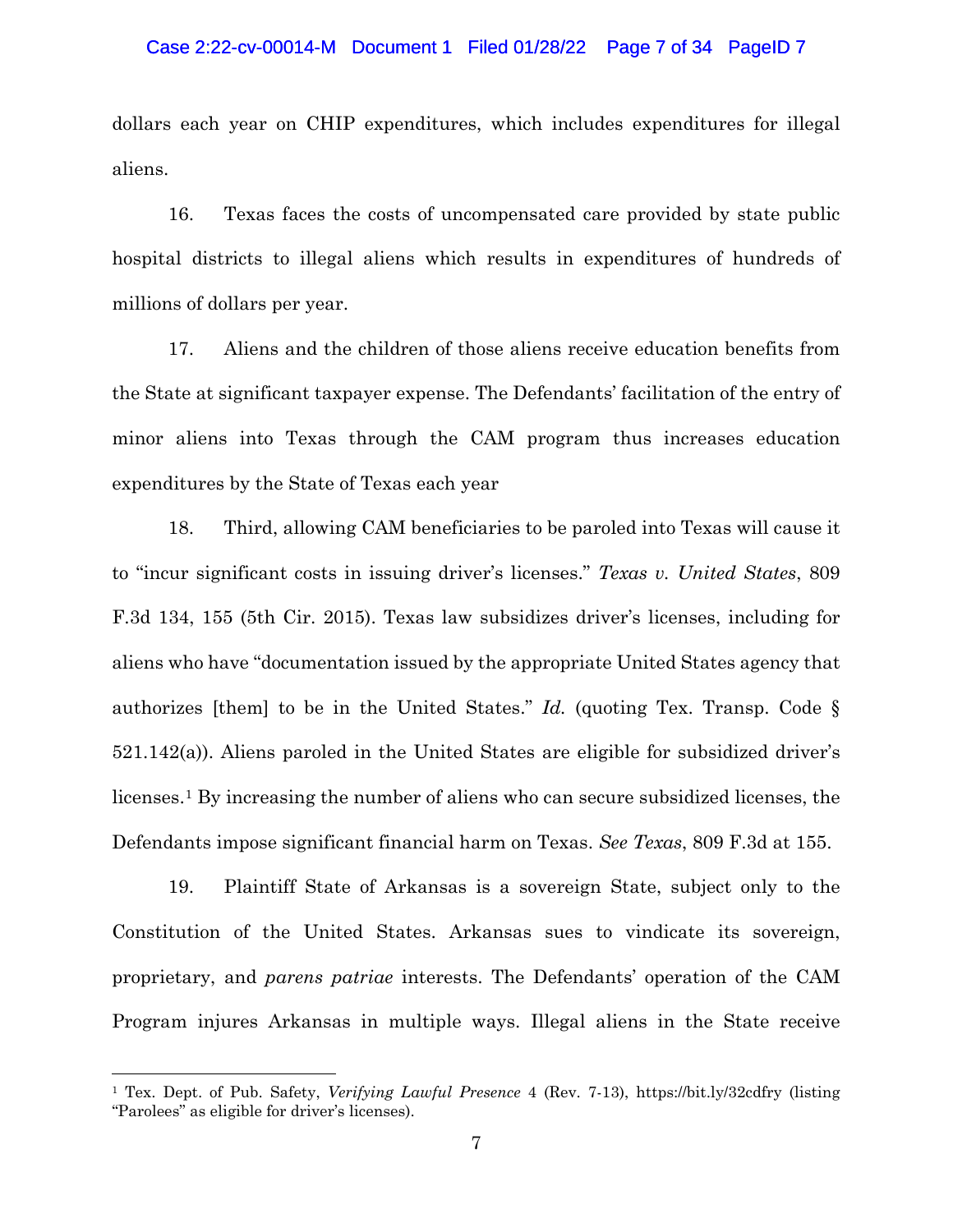#### Case 2:22-cv-00014-M Document 1 Filed 01/28/22 Page 8 of 34 PageID 8

numerous state services. Paroling CAM beneficiaries into Arkansas will injure the State by increasing the number of illegal aliens receiving such services at the taxpayers' expense. Thus, the operation of the CAM Program will inflict harm upon Arkansas and its tax-paying citizens

20. Plaintiff State of Alaska is a sovereign State, subject only to the Constitution of the United States. Alaska sues to vindicate its sovereign, proprietary, and *parens patriae* interests. Upon information and belief, the Defendants' operation of the CAM Program injures Alaska in multiple ways. Despite Alaska's distance from the lower forty-eight contiguous states, Alaska has thousands of illegal aliens in the State that receive state services. Paroling CAM beneficiaries into Alaska will injure Alaska by increasing the number of illegal aliens receiving such services at its expense. For example, Alaska spends a "Base Student Allocation" of an average of \$5,930 per adjusted average daily membership (adjusted student count) per year on public school education, regardless of immigration status. On information and belief, as of 2016, the population of illegal aliens was estimated at around 5,000, which comprised 13 percent of the immigrant population in the State. The operation of the CAM Program will inflict harm upon the State and its tax-paying citizens.

21. Plaintiff State of Florida is a sovereign State, subject only to the Constitution of the United States. Florida sues to vindicate its sovereign, proprietary, and *parens patriae* interests. The presence of illegal aliens in the State of Florida violates its quasi-sovereign interest in its territory and the welfare of its citizens and causes Florida to incur millions of dollars of costs every year. Florida's state prison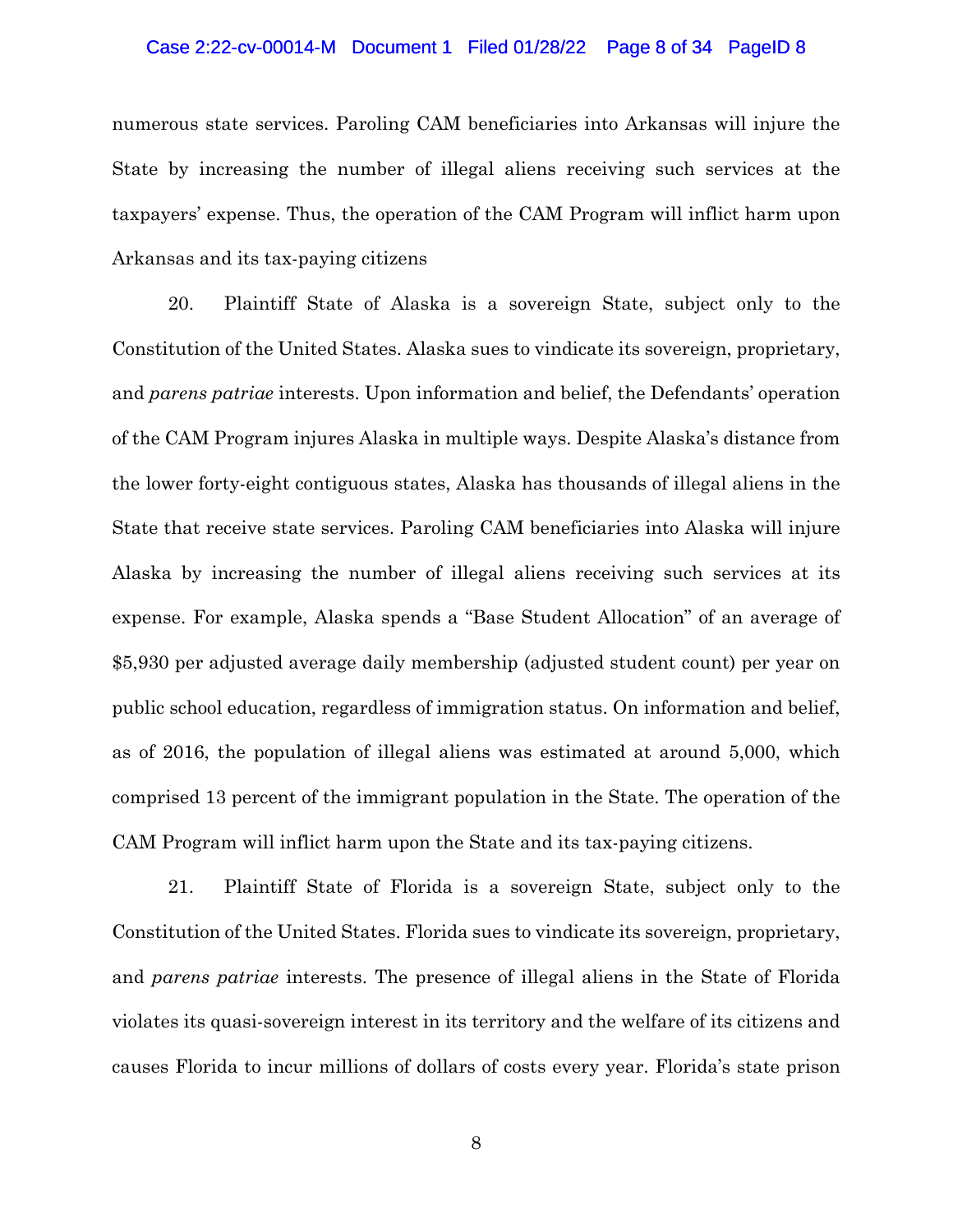#### Case 2:22-cv-00014-M Document 1 Filed 01/28/22 Page 9 of 34 PageID 9

system alone spends over \$100 million per year incarcerating unlawfully present aliens who commit crimes in the State. Florida spends an average of almost \$8,000 per student each year on public school education, which it provides regardless of immigration status.[2](#page-8-0) Florida's Department of Children and Families provides a variety of public services to unlawful aliens at the State's expense, including providing shelter to victims of domestic violence, providing care to neglected children, and providing substance abuse and mental health treatment. Finally, Florida frequently pays the cost of emergency medical services for the uninsured. Increased presence of aliens will undoubtedly increase financial costs incurred by Florida.

22. Plaintiff State of Indiana is a sovereign State, subject only to the Constitution of the United States. Indiana sues to vindicate its sovereign, proprietary, and *parens patriae* interests. The Defendants' operation of the CAM Program injures Indiana in multiple ways. Upon information and belief, the Defendants' operation of the CAM Program injures Indiana by increasing the amounts of money the state is spending on a number of services, including healthcare and education services. Paroled members of the CAM Program would be eligible for Medicaid and the Indiana Children's Health Insurance Program. Paroled children in the CAM Program would enroll in schools in Indiana where additional funds will be expended to ensure the children are learning English and not falling behind in their studies.

<span id="page-8-0"></span><sup>2</sup> Fla. Dept. of Ed., *Every Student Succeeds Act, 2019-20 Per-pupil Expenditures – District and State*, https://bit.ly/3G0Z8Dr (last accessed Jan. 27, 2022).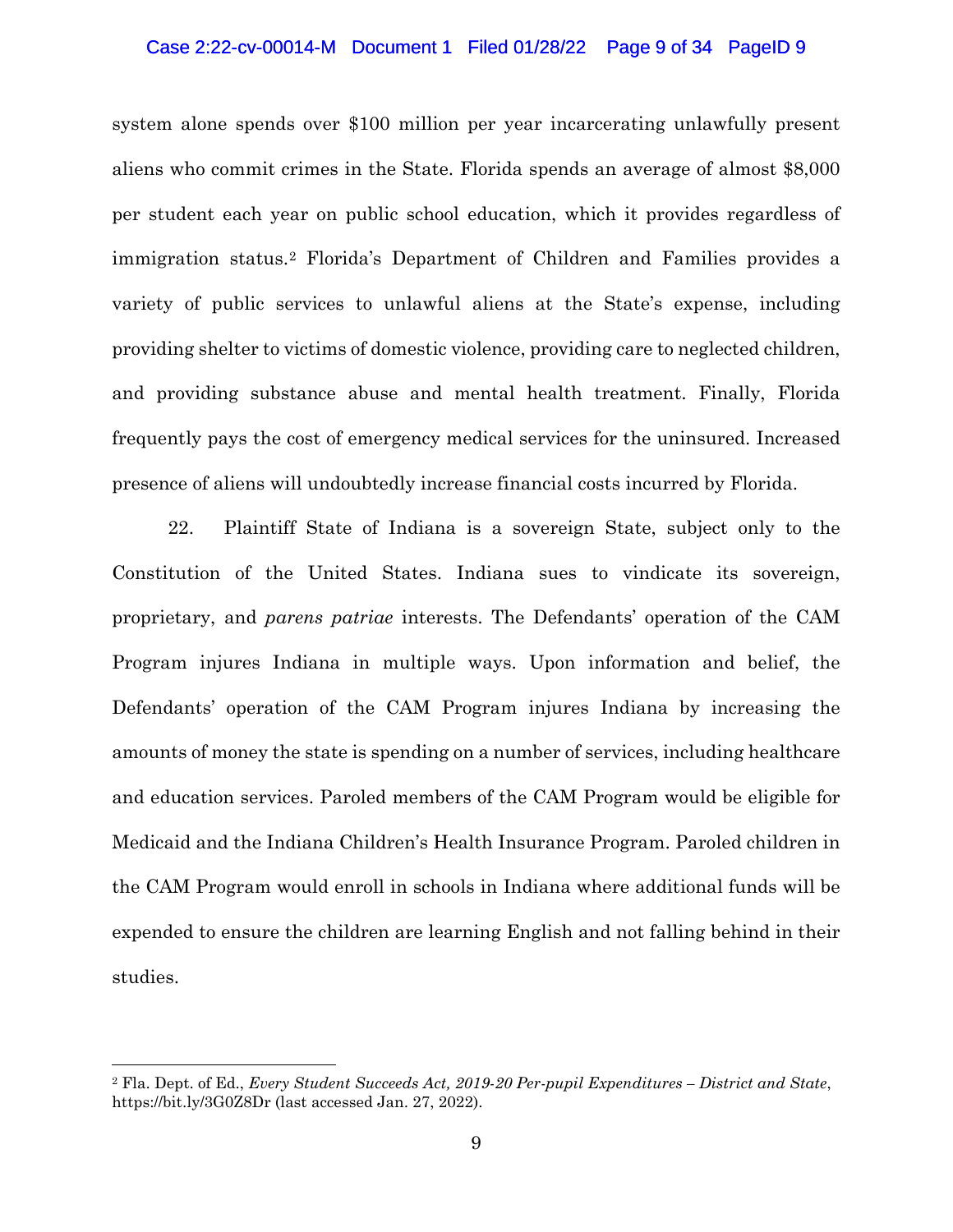#### Case 2:22-cv-00014-M Document 1 Filed 01/28/22 Page 10 of 34 PageID 10

23. Plaintiff State of Missouri is a sovereign State, subject only to the Constitution of the United States. Missouri sues to vindicate its sovereign, proprietary, and *parens patriae* interests. The Defendants' operation of the CAM Program injures Missouri in multiple ways. Illegal aliens in the State receive numerous state services, including healthcare, education, drivers-license, and criminal justice-related costs, among others. Paroling CAM beneficiaries into Missouri will injure the State by increasing the number of illegal aliens receiving such services at its expense. Thus, the operation of the CAM Program will inflict harm upon Missouri and its tax-paying citizens.

24. Plaintiff State of Montana is a sovereign State, subject only to the Constitution of the United States. Montana sues to vindicate its sovereign, proprietary, and *parens patriae* interests. The Defendants' operation of the CAM Program injures Montana in multiple ways. Illegal aliens in the State receive numerous state services. Paroling CAM beneficiaries into Montana will injure Montana by increasing the number of illegal aliens receiving such services at its expense. A 2018 study estimated that approximately 3,000 illegal aliens currently reside in Montana. Migration Policy Institute, *Profile of the Unauthorized Population (MT)*, https://bit.ly/3r5Pz1w. A 2016 study estimated the number to be around 5,000. *See U.S. unauthorized immigrant population estimates by state*, Pew Research Center (2016), https://pewrsr.ch/3G9ce1c. A 2017 study estimated the annual cost per illegal alien to Montana taxpayers is \$4,802. Federation for American Immigration Reform, *The Fiscal Burden of Illegal Immigration* 34 (2017), https://bit.ly/34e9DWC. Thus,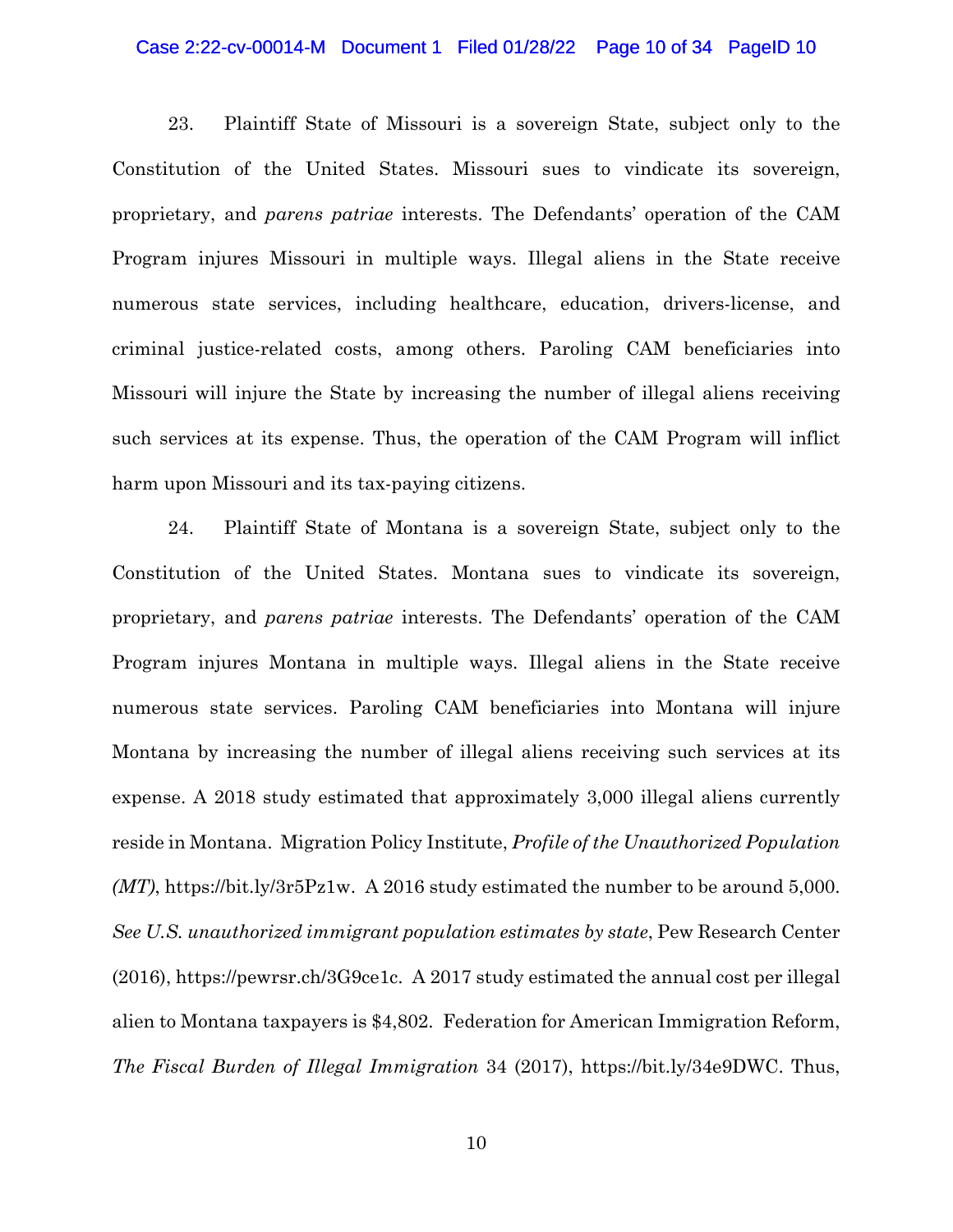the operation of the CAM Program will inflict harm upon Montana and its tax-paying citizens.

25. Plaintiff State of Oklahoma is a sovereign State, subject only to the Constitution of the United States. Oklahoma sues to vindicate its sovereign, proprietary, and *parens patriae* interests. The Defendants' operation of the CAM program injures Oklahoma's interests in its territory and the welfare of its citizens and causes Oklahoma to incur millions of dollars of costs every year. Oklahoma sits close to the southern border of the United States and sits on the Interstate 35 and Interstate 44 corridors, which serve as major arteries for the illegal immigration that CAM encourages and for related illegal drug traffic. As a result, the state's agencies are often tasked with resolving the problems created by the CAM program and incurring additional costs. For example, Oklahoma penitentiaries currently house prisoners not lawfully present in the United States who have committed crimes, at cost to Oklahoma of over \$20,000 per year per prisoner. Oklahoma must incur the expense of providing a free public education to any school age child admitted through CAM—a cost of approximately \$9,000 per year per child. Oklahoma also incurs significant costs for health care and other state services that are broadly available in the state, including to illegal aliens. Increasing the presence of aliens through the CAM program and its parole process will impose financial harm on Oklahoma.

# **B. Defendants.**

26. Defendant Joseph R. Biden, Jr., is the President of the United States. He is sued in his official capacity.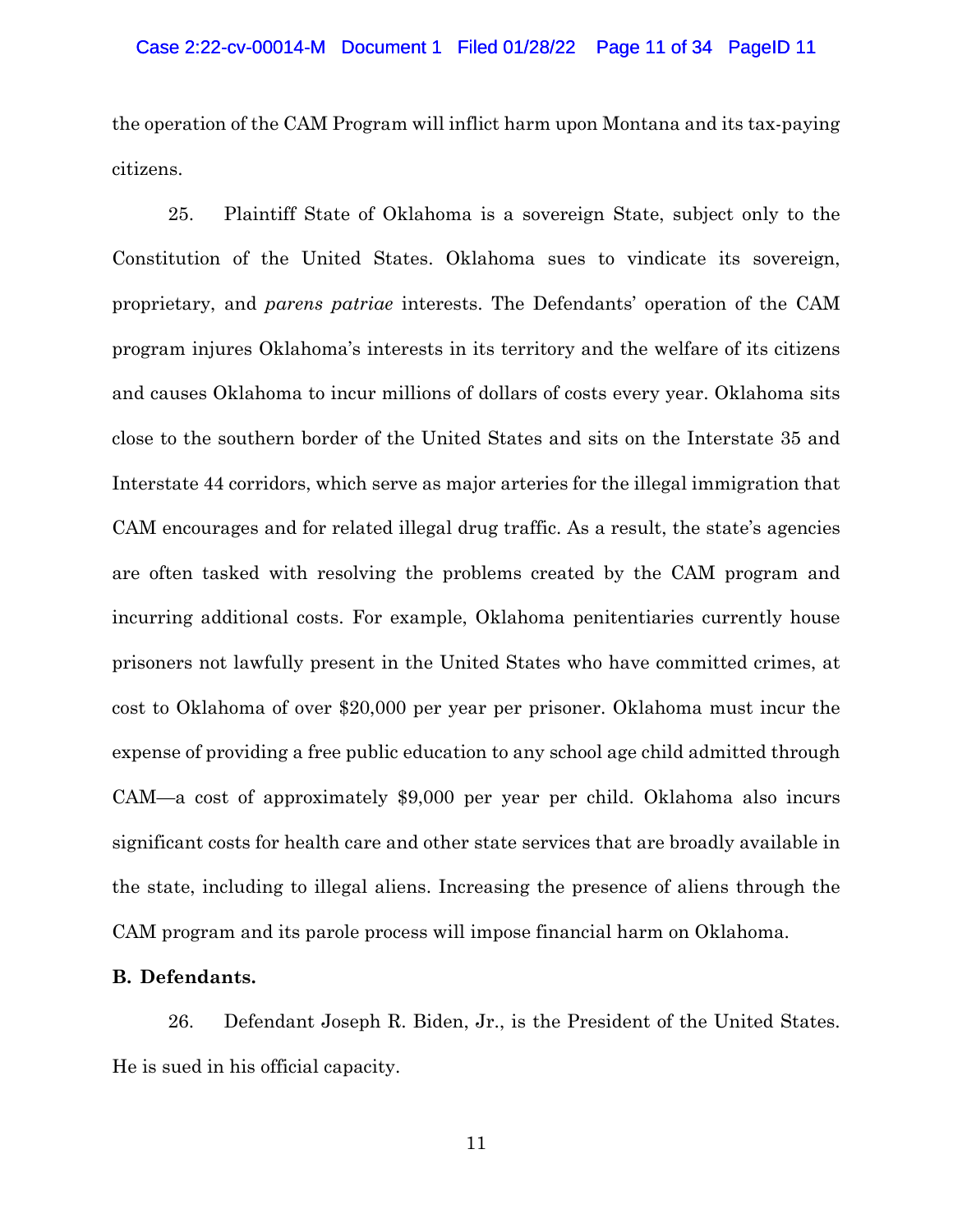27. Defendant United States of America is the federal sovereign.

28. Defendant U.S. Department of State ("DOS") oversees and administers portions of the refugee resettlement program through the Bureau of Population, Refugee, and Migration ("PRM"), and administers the Resettlement Support Centers ("RSC") in El Salvador, Guatemala, and Honduras.

29. Defendant U.S. Department of Homeland Security ("DHS") oversees Defendant U.S. Citizenship and Immigration Services ("USCIS") as a constituent agency of DHS. DHS and its constituent agencies administer the Immigration and Nationality Act ("INA").

30. Defendant Antony J. Blinken is the United States' Secretary of State. He is sued in his official capacity only.

31. Defendant Alejandro Mayorkas is the U.S. Secretary of Homeland Security. He is sued in his official capacity only.

32. Defendant Ur Jaddou is the Director of USCIS. He is sued in his official capacity only.

33. Defendant Nancy Izzo Jackson is the Senior Bureau Official at PRM. She is sued in her official capacity only.

#### **JURISDICTION AND VENUE**

34. The Court has jurisdiction over this dispute because it arises under the Constitution and laws of the United States. *See* 28 U.S.C. §§ 1331, 1346, 1361; 5 U.S.C. §§ 702–703. It has jurisdiction under 5 U.S.C. §§ 705–706 and 28 U.S.C. §§ 1361 and §§ 2201–2202 to render the declaratory and injunctive relief that the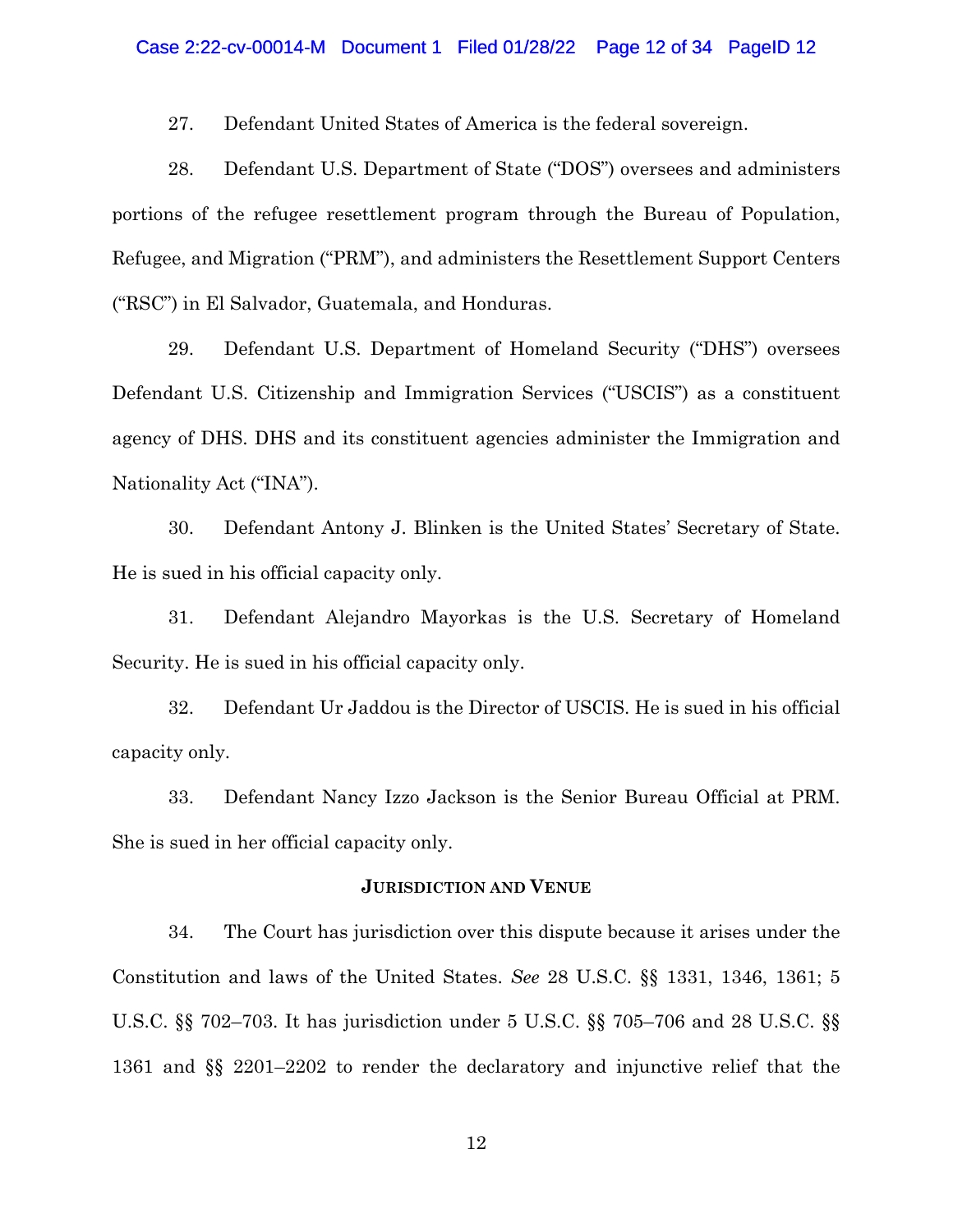#### Case 2:22-cv-00014-M Document 1 Filed 01/28/22 Page 13 of 34 PageID 13

Plaintiff States request. The Plaintiff States' claims are not subject to the INA's denial of jurisdiction for claims on behalf of an alien, 8 U.S.C. § 1252(g), because it is bringing this suit for the benefit of itself and its citizens.

35. This district is a proper venue because the State of Texas resides here and a substantial part of the events or omissions giving rise to Texas's claims occurred here. 28 U.S.C. § 1391(e).

#### **FACTS**

# **A. The Refugee Admissions Program and the Parole Authority**

36. Congress, through the INA, provides a fulsome statutory scheme to address matters related to immigration, refugees, and the government's parole authority.

37. Specifically, the INA defines the term "refugee," and enumerates the mechanism for granting refugee status. *See* 8 U.S.C § 1157 *et seq*. The INA defines as a refugee:

[A]ny person who is outside any country of such person's nationality or, in the case of a person having no nationality, is outside any country in which such person last habitually resided, and who is unable or unwilling to return to, and is unable or unwilling to avail himself or herself of the protection of, that country because of persecution or a wellfounded fear of persecution on account of race, religion, nationality, membership in a particular social group, or political opinion.

8 U.S.C. § 1101(a)(42)(A). The INA also provides limited authority to consider the admission of a refugee who is *within* their home country—but the underlying requirements still apply (persecution on account of race, religion, nationality, membership in a particular social group, or political opinion). *Id.* at § 1101(a)(42)(B).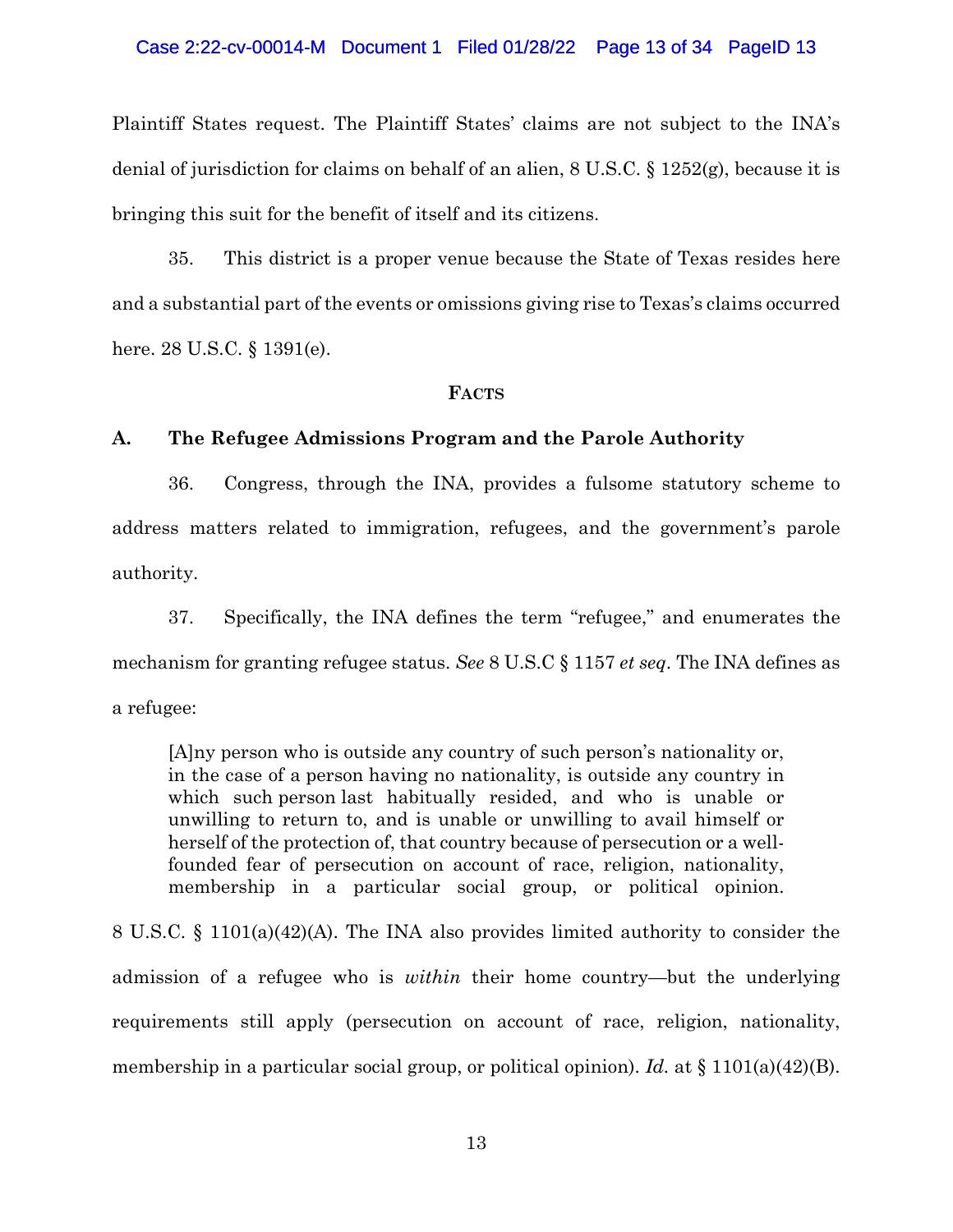#### Case 2:22-cv-00014-M Document 1 Filed 01/28/22 Page 14 of 34 PageID 14

Importantly, the INA does not provide any authority to categorically admit individuals into the United States who do not qualify as refugees under the law, but who otherwise present sympathetic circumstances.

38. As established by Congress by statute, the Refugee Admissions Program involves a careful consultation process between the President and the Congress whereby the President proposes an annual cap on the number of refugees who can be admitted in a given fiscal year, consults with Congress on that number, and then carries on duties related to an admission of a number of refugees no higher than that number. 8 U.S.C. §§ 1157(a)(2), (d).

39. Separately, the INA provides the specific instances where the government may use its authority to parole individuals into the United States who otherwise would not be lawfully permitted to enter. *See* 8 U.S.C. § 1182(d)(5). Specifically, Congress has directed that parole may only be granted on a case-by-case basis, and even then, only for "urgent humanitarian reasons or significant public benefit." *Id*. at § 1182(d)(5)(A). *See also Texas v. Biden*, 20 F.4th 928, 947 (5th Cir. 2021).

40. Congress added those restrictions—the case-by-case basis for urgent humanitarian reasons or significant public benefit—to the parole power in 1996, because:

The text of section  $212(d)(5)$  is clear that the parole authority was intended to be used on a case-by-case basis to meet specific needs, and *not as a supplement to Congressionally-established immigration policy.*  In recent years, however, parole has been used increasingly to admit *entire categories of aliens who do not qualify for admission under any other category in immigration law, with the intent that they will remain*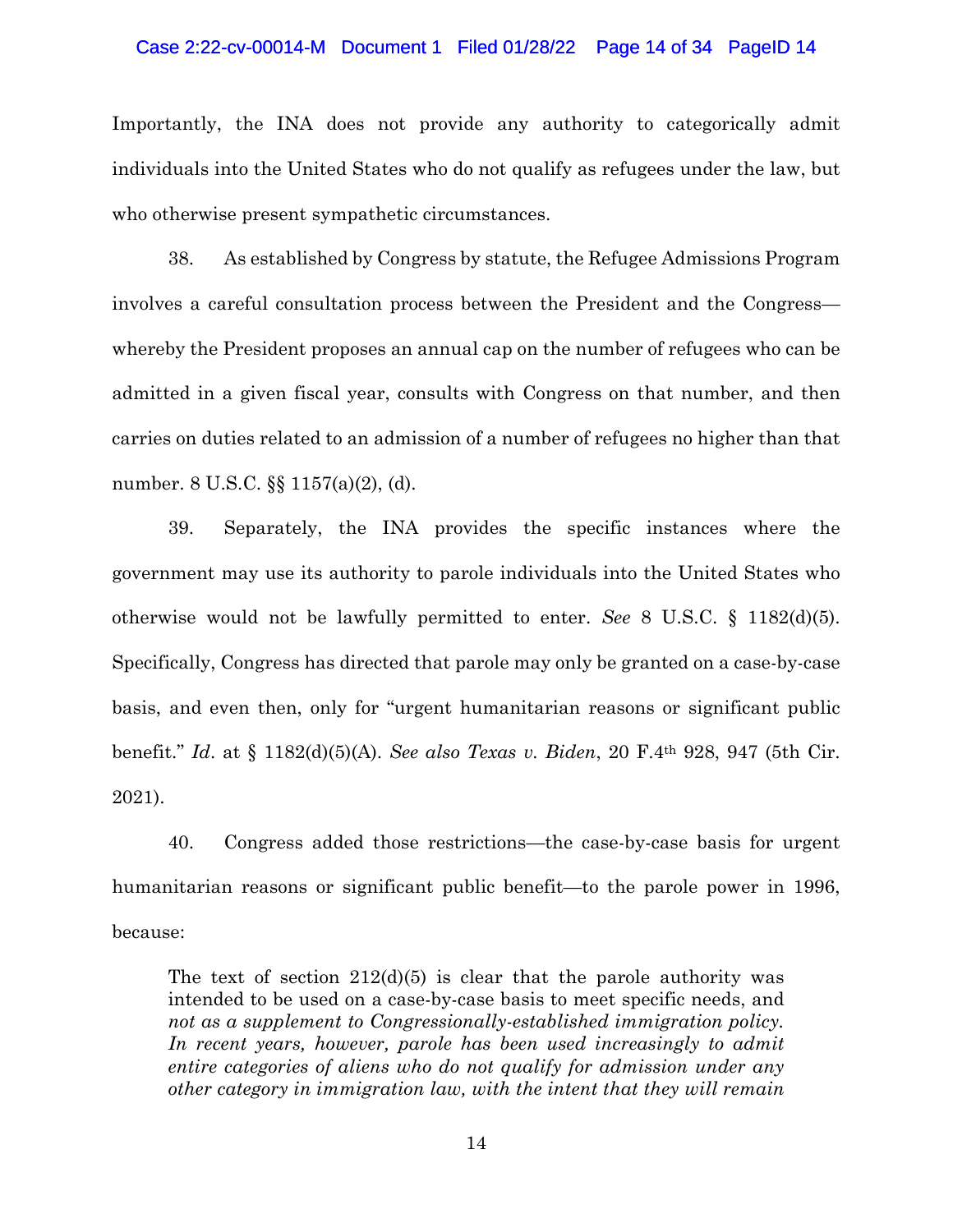*permanently in the United States*. This contravenes the intent of section 212(d)(5), but also illustrates why further, specific limitations on the Attorney General's discretion are necessary.

H.R. Rep. No. 104-469, at 140 (1996) (emphasis added).

41. Congress emphasized that DHS "may not parole into the United States an alien who is a refugee unless the Attorney General determines that compelling reasons in the public interest with respect to that particular alien require that the alien be paroled into the United States rather than be admitted as a refugee[.]" 8 U.S.C. § 1182(d)(5)(B). *See also Texas v. Biden*, *Texas v. Biden*, 20 F.4th 928, 994 (5th Cir. 2021).

42. As the U.S. Court of Appeals for the Fifth Circuit recently noted, "[q]uintessential modern uses of the parole power include, for example, paroling aliens who do not qualify for an admission category but have an urgent need for medical care in the United States and paroling aliens who qualify for a visa but are waiting for it to become available." *Id.* at 947.

# **B. The Obama Administration Creates the First Central American Minors Program in 2014 Without Congressional Authorization.**

43. Following three years of increasing apprehensions of minors along the southwest border—roughly 24,000 in FY2012, 39,000 in FY2013, and 69,000 in FY2014[3](#page-14-0)—the Obama Administration unveiled the Central American Minors Program in the 2014 Report to Congress on the Proposed Refugee Admissions for Fiscal Year 2015. U.S. Dep't of State, Proposed Refugee Admissions for Fiscal Year

<span id="page-14-0"></span><sup>3</sup> These numbers reflect only encounters by U.S. Border Patrol accessed at https://bit.ly/3qjEtVo.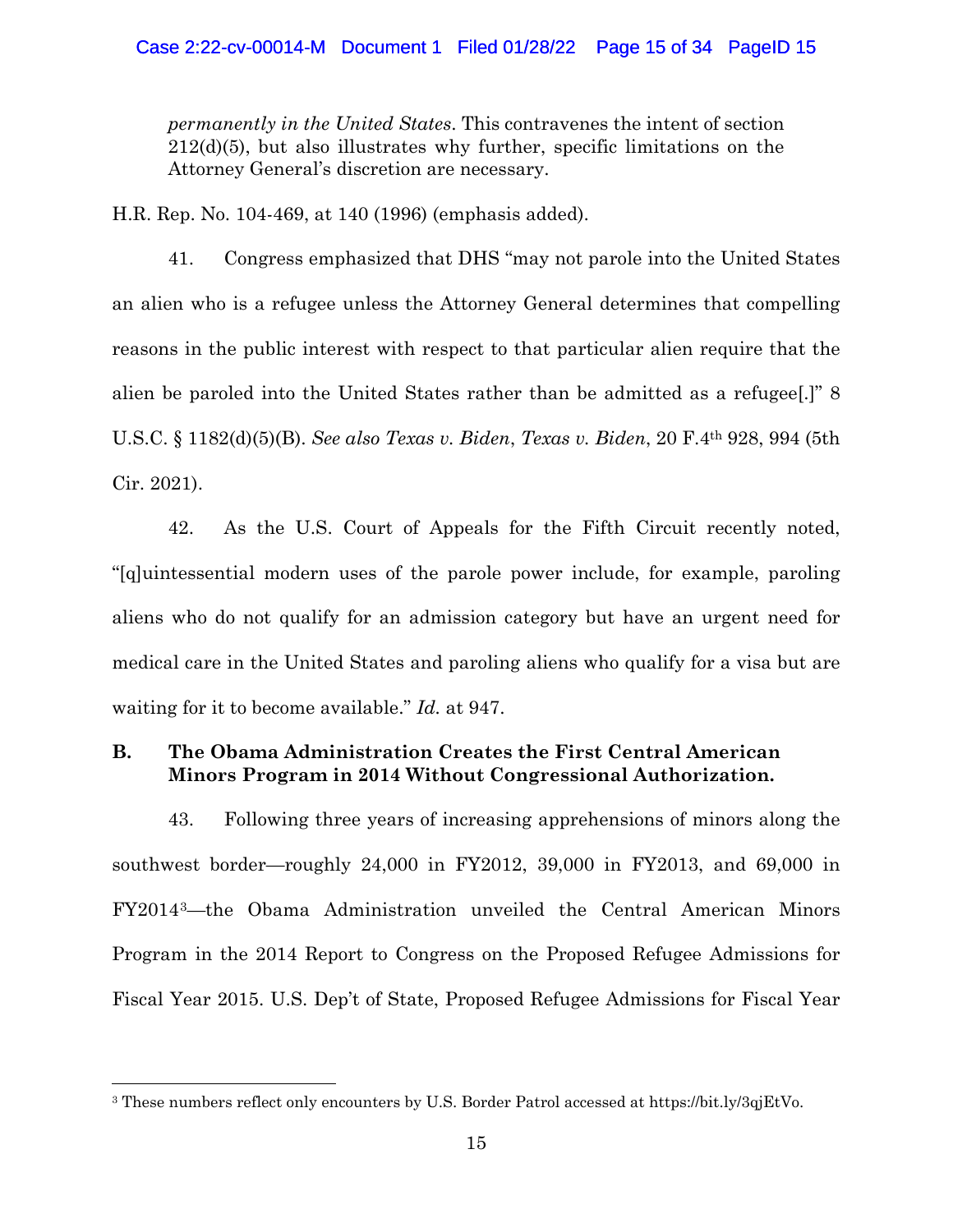#### Case 2:22-cv-00014-M Document 1 Filed 01/28/22 Page 16 of 34 PageID 16

2015 at iii-iv (Sept. 14, 2014), https://bit.ly/3mnxZUd. The report stated that the Obama Administration "planned establishment of in-country refugee programs for minors in Honduras, El Salvador, and Guatemala." *Id.* Noting the exponential rise in the number of unaccompanied alien children crossing the southwest border, the stated purpose of the program was "to reduce unlawful and dangerous migration to the United States[.]" *Id.* In other words, the Obama Administration created the program as a mechanism to *decrease* the number of unaccompanied alien children crossing the southwest border.

44. On or about November 14, 2014, DOS and DHS issued a joint press release announcing a two-prong program and providing details on eligibility in a fact sheet. Bureau of Population, Refugees, and Migration, U.S. Dep't. of State, In-Country Refugee/Parole Program for Minors in El Salvador, Guatemala, and Honduras with Parents Lawfully Present in the United States (Nov. 14, 2014), https://bit.ly/3yJBgC8. At no time did DOS or DHS issue a notice of proposed rulemaking or otherwise provide an opportunity for meaningful notice and comment, or any alternative means of stakeholder input, prior to the November 2014 statement.

45. The first prong, known as the CAM Refugee Program, permitted nationals of El Salvador, Guatemala, and Honduras to apply for their children to be screened for refugee status eligibility in their country of nationality. *Id*.

46. To qualify, the parent in the United States had to be at least eighteen (18) years of age and must be within certain immigration statuses. Specifically, the qualifying parent was required to be either a lawful permanent resident or a recipient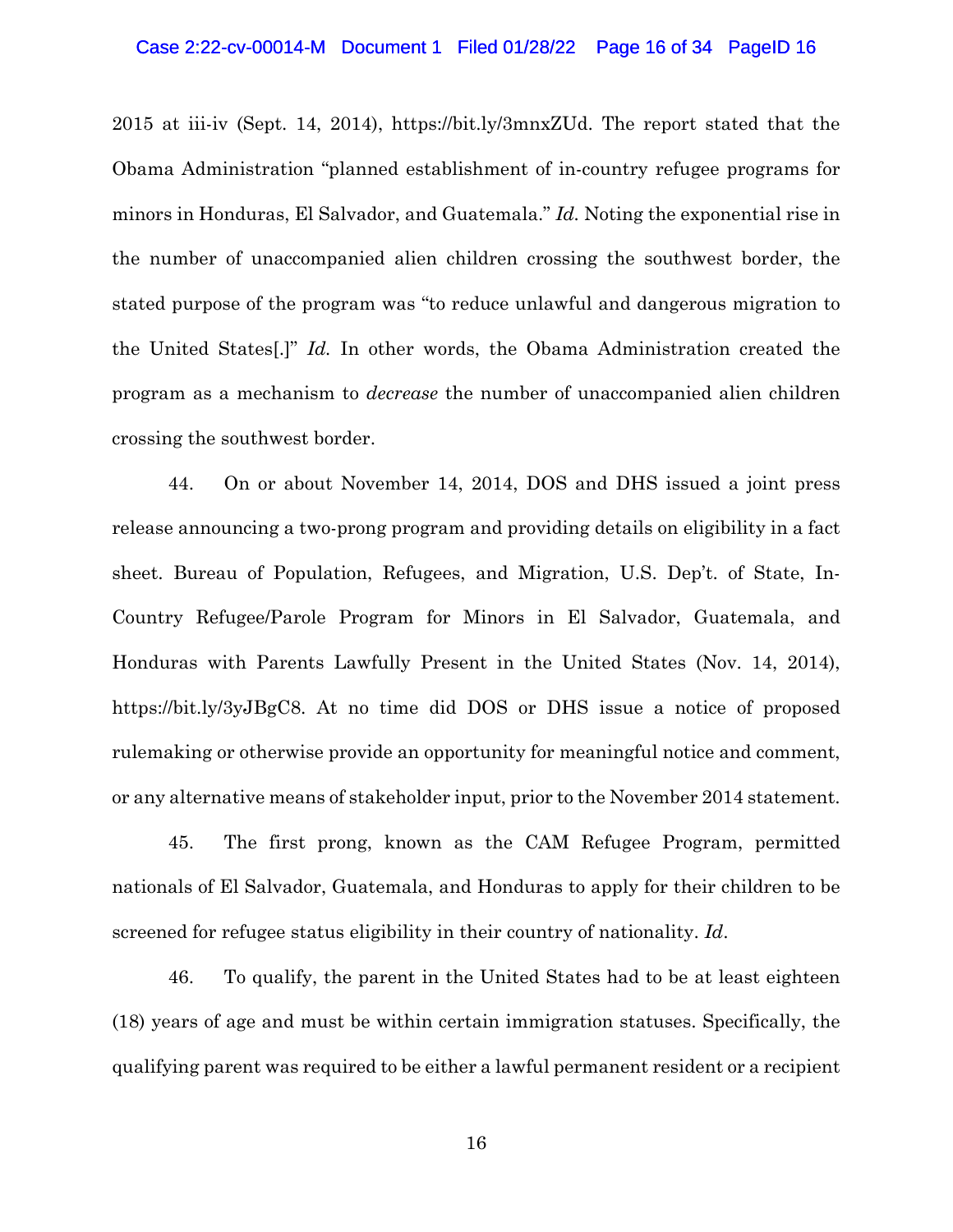#### Case 2:22-cv-00014-M Document 1 Filed 01/28/22 Page 17 of 34 PageID 17

of temporary protected status, parole, deferred action, Deferred Enforced Departure, or withholding of removal. *Id*.

47. The qualifying child had to be the biological, step, or legally adopted child of the qualifying parent, under twenty-one (21) years of age, unmarried, and a national of El Salvador, Guatemala, or Honduras. *Id*.

48. While billed as a program for children to relocate to the United States to join their parents, applications remained low.

49. The Obama Administration subsequently expanded the program to deem certain adults were eligible under CAM, including an in-country parent of the qualifying child, either married to the qualifying parent or not. U.S. Dep't of State, Expansion of the Central American Minors (CAM) Program (Nov. 15, 2016), https://bit.ly/3mlVJIe.

50. Through the program, qualifying parents would file Form DS-7699, Affidavit of Relationship (AOR) for Minors Who Are Nationals of El Salvador, Guatemala, and Honduras. DOS would review the affidavits and those provided access to the program would begin with data collection at an RSC and ultimately a refugee eligibility interview by a USCIS officer specifically trained to determine eligibility pursuant to the definition of a refugee.

51. The second prong, the CAM Parole Program, afforded any alien found ineligible for refugee status an opportunity to be automatically considered for significant interest parole into the United States.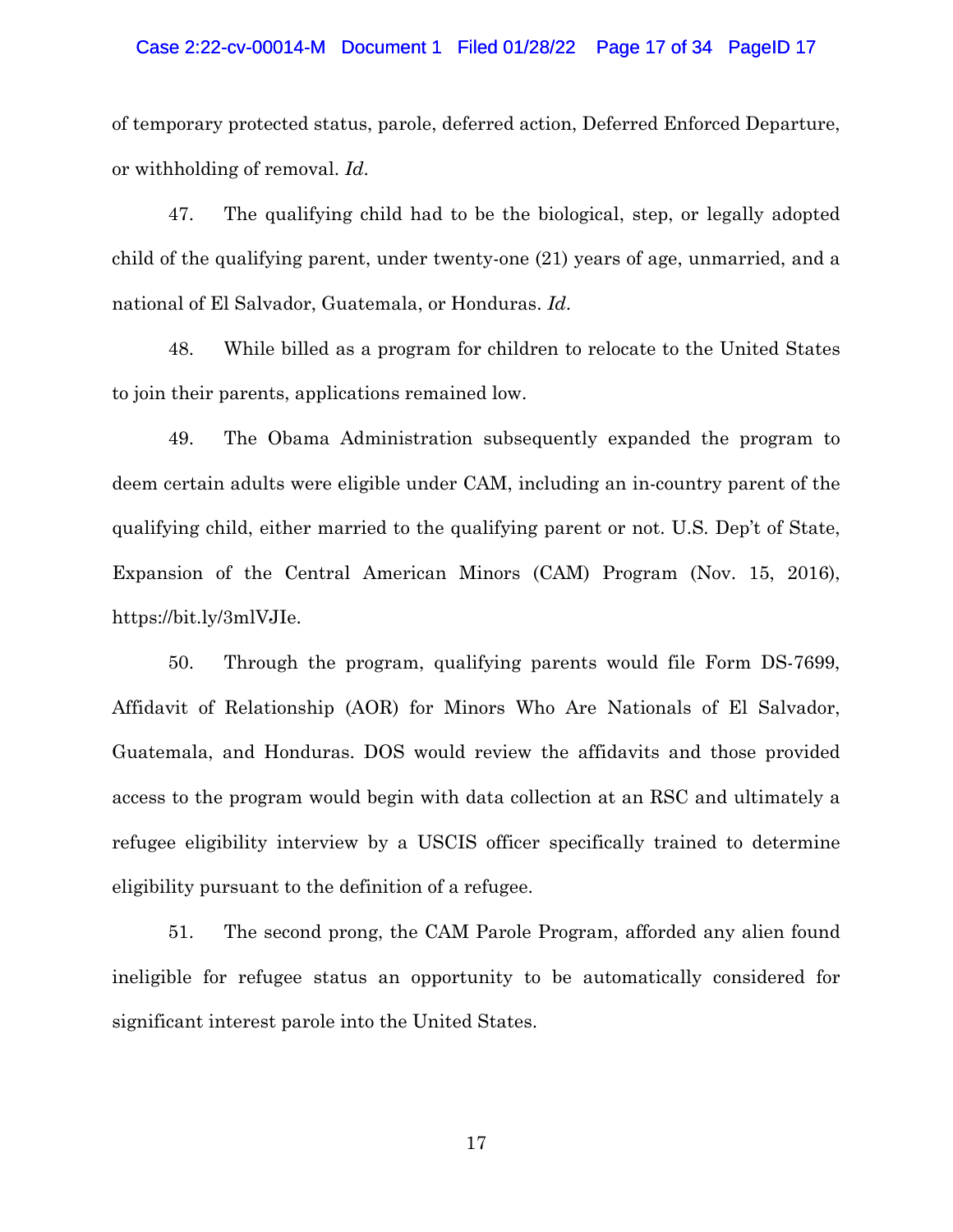#### Case 2:22-cv-00014-M Document 1 Filed 01/28/22 Page 18 of 34 PageID 18

52. By December 2016, filings totaled 9,916 affidavits in various stages of the CAM process. The program saw an approximate 25% approval rate for the CAM Refugee Program and a far larger number approved under the CAM Parole Program. U.S. Citizenship and Immigration Serv. Ombudsman, Recommendation on the Central American Minors (CAM) Refugee/Parole Program (Dec. 21, 2016), https://bit.ly/3ecnTB8. Specifically, the former USCIS Ombudsman noted that "the majority of CAM applicants are granted parole rather than refugee status after a USCIS interview. *Id.* at 25. And as noted by one district court years later, "[f]om its inception, the CAM Program granted parole broadly. Throughout its operation, the Program approved approximately 99% of beneficiaries who were interviewed and considered for parole." *S.A. v. Trump*, 363 F. Supp. 3d 1048, 1078 (N.D. Cal. 2018).

53. While filings remained low, nearly 40,000 unaccompanied alien children were apprehended along the southwest border in Fiscal Year 2015 and an additional approximate 59,700 were apprehended in Fiscal Year 2016, *see* United States Border Patrol, *Total Unaccompanied Alien Children Apprehensions by* Month, https://bit.ly/3qjEtVo—the opposite result of its goal of "reduc[ing] unlawful and dangerous migration to the United States." U.S. Dep't of State, Proposed Refugee Admissions for Fiscal Year 2015 at iii-iv (Sept. 14, 2014), https://bit.ly/3mnxZUd

# **C. The Trump Administration Terminates the CAM Program.**

54. On January 25, 2017, President Trump issued Executive Order 13767, directing the Secretary of DHS to "take appropriate action to ensure that parole authority under section 212(d)(5) of the INA…is exercised only on a case-by-case-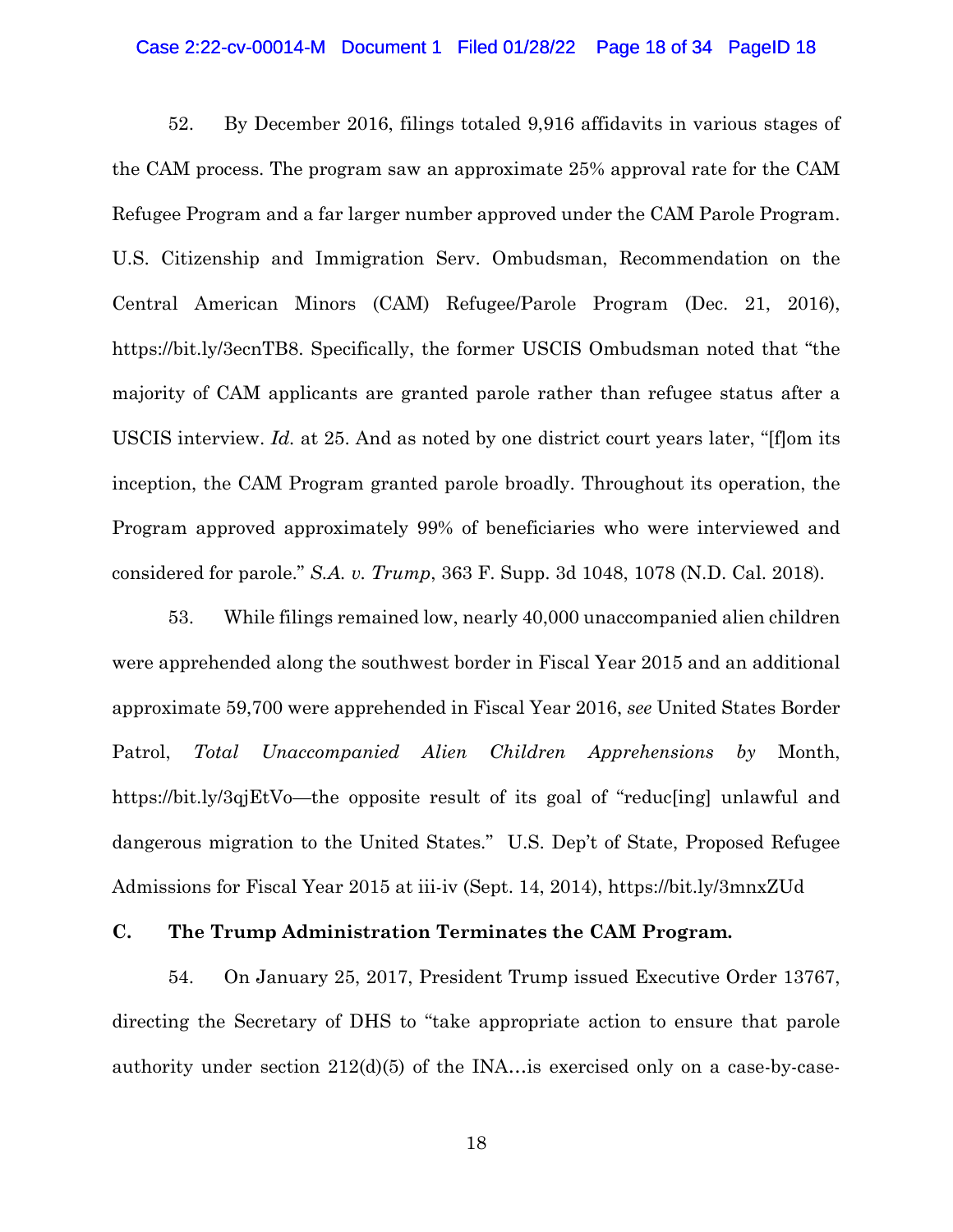basis in accordance with the plain language of the statute[.]" Exec. Order No. 13767, 82 Fed. Reg. 8793 (Jan. 30, 2017).

55. DHS subsequently conducted a review of the program pursuant to the Executive Order. As part of that review:

DHS found that as of July 13, 2017, the CAM Program had approved 99% of the beneficiaries who had been interviewed as refugees or recommended them for parole (30% as refugees, 69% for parole) and that only 1% had been denied both refugee status and parole. DHS's review determined that "the CAM Parole program provided parole very broadly and not in accordance with the statu[t]e and the President's Executive Order."

*S.A. v. Trump*, 363 F. Supp. 3d 1048, 1079 (N.D. Cal. 2018).

56. The Trump Administration subsequently terminated the entire CAM Program, phasing out the CAM Parole Program and then the CAM Refugee Program.

57. On August 16, 2017, DHS published a Notice in the Federal Register announcing the termination of the CAM Parole Program. Termination of the Central American Minors Parole Program, 82 Fed. Reg. 38926 (Aug. 16, 2017). In rescinding the program, DHS noted by way of background, that "[i]n general, under current immigration laws, only lawful permanent residents and U.S. citizens can file familybased immigrant visa petitions. Therefore, many of the qualifying parents under the [CAM Program] are unable to file an immigrant petition for their in-country relatives." *Id.* DHS described the automatic consideration of parole for applicants who were denied refugee status, and then announced that it would no longer consider or authorize any parole requests and rescinded the approval of any alien who was conditionally approved but who had not yet traveled to the United States. *Id*.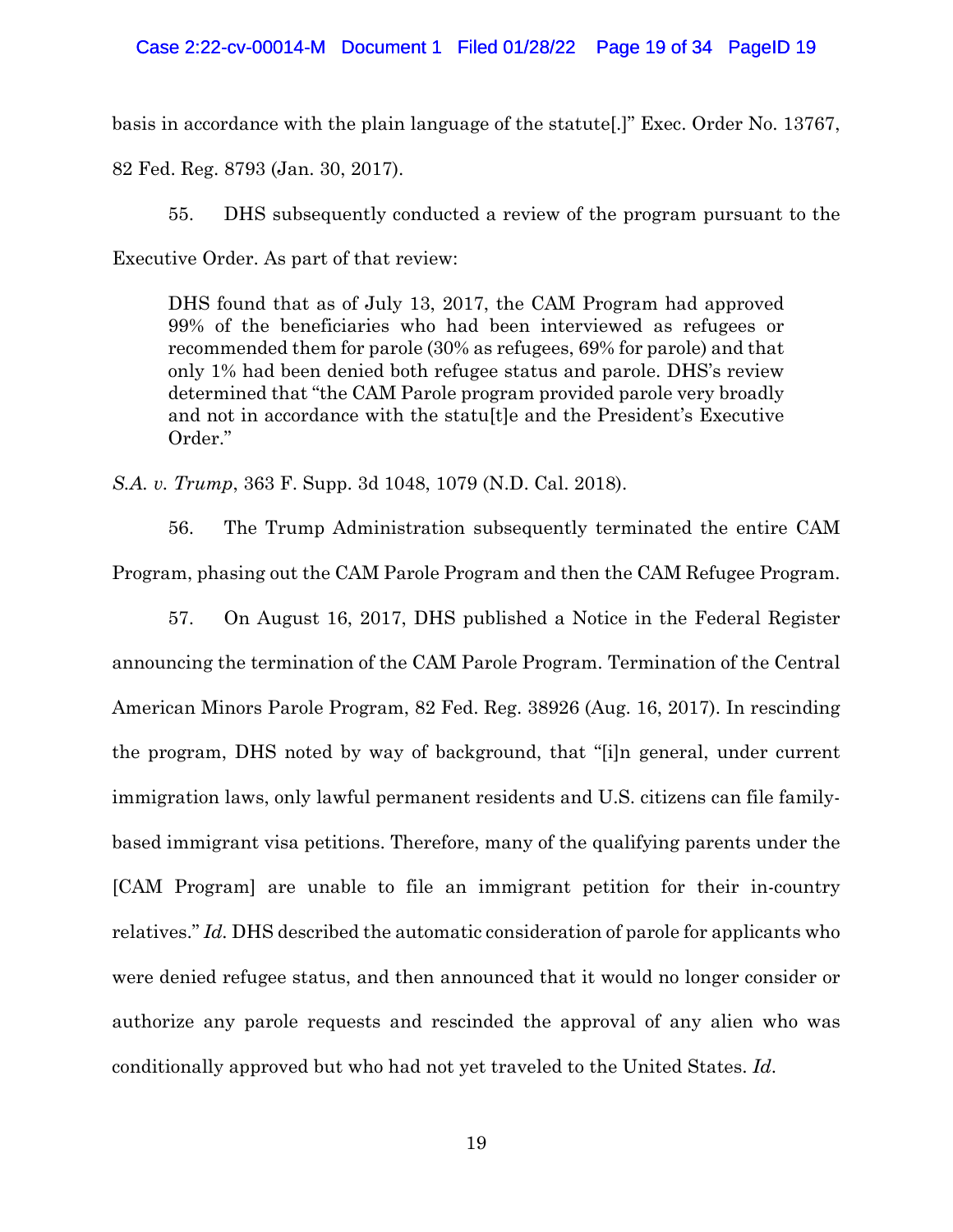#### Case 2:22-cv-00014-M Document 1 Filed 01/28/22 Page 20 of 34 PageID 20

58. On November 8, 2017, DOS ended the CAM Refugee Program by announcing that it would no longer accept any new applications effective the following day. U.S. Dep't of State, Status of the Central American Minors Program (Nov. 8, 2017), https://bit.ly/32dMeEa.

#### **D. The Biden Administration Reinstates the CAM Program.**

59. On March 10, 2021, DHS and DOS announced the reinstatement of the CAM Program in two phases: (1) identifying and reopening all cases previously filed and suspended prior to the 2017 terminations, and (2) expanding the program and accepting new applications. U.S. Dep't of State, *Restarting the Central American Minors Program* (Mar. 10, 2021), https://bit.ly/32o9gYs.

60. Under the reinstated program and following verification that the qualifying parent was still eligible and wished to proceed, DOS would work to contact qualifying children in El Salvador, Guatemala, and Honduras and resume processing. *Id*.

61. DOS and DHS did not publish a notice of proposed rulemaking nor provide any alternative notice in the Federal Register prior to or following the March 10 press release.

62. On June 15, 2021, DOS and DHS issued a second joint statement announcing the commencement of phase two of the reopening. Specifically, this phase was intended to "expand access to the program to a greater number of qualifying individuals." U.S. Dep't of Homeland Sec. and U.S. Dep't of State, *Joint Statement by the U.S. Department of Homeland Security and the U.S. Department of State on*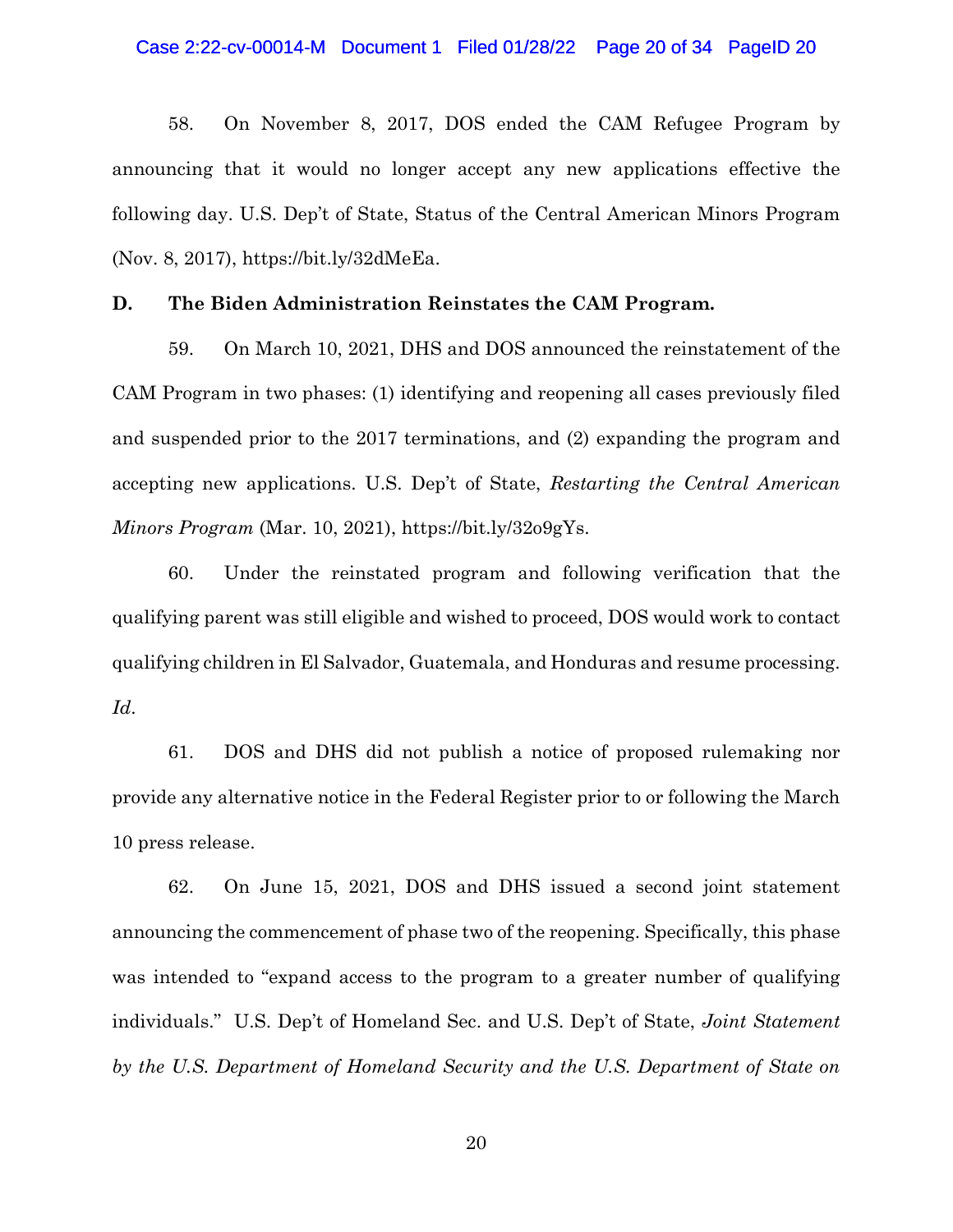#### Case 2:22-cv-00014-M Document 1 Filed 01/28/22 Page 21 of 34 PageID 21

*the Expansion of Access to the Central American Minors Program* (June 15, 2021), https://bit.ly/30KASqp.

63. DOS and DHS announced that access to the CAM Program would now be authorized for parents or legal guardians who do not have status in the United States, but instead have a pending asylum application or a pending U-visa petition filed before May 21, 2021. *Id*.

64. On September 13, 2021, the Defendants announced that applications for the CAM Program would be accepted beginning on September 14. *See* U.S. Department of State*, Joint Department of State and Department of Homeland Security Rollout of the Application Process for the Central American Minors (CAM) Program*, (Sept. 13, 2021), https://bit.ly/3qjFBs6.

65. The Defendants still have not issued a notice of proposed rulemaking nor have the Defendants provided any reasoned explanation as to why an exemption to notice-and-comment rulemaking would apply in the instant case.

66. Instead, the reinstituted CAM Program "usurps the power of Congress to dictate a national scheme of immigration laws and is contrary to the INA," and interprets statutes where no ambiguity lies. *See* Memorandum and Order at 33, Texas v. U.S., No. 1:18-CV-00068 (S.D. Tex. Jul. 16, 2021).

67. These announcements are more than a general statement of departmental policy as they create rights for certain aliens (by expanding the universe of those granted parole), and obligations (through required expenditures by States, including the Plaintiff States, on healthcare, public education, and driver's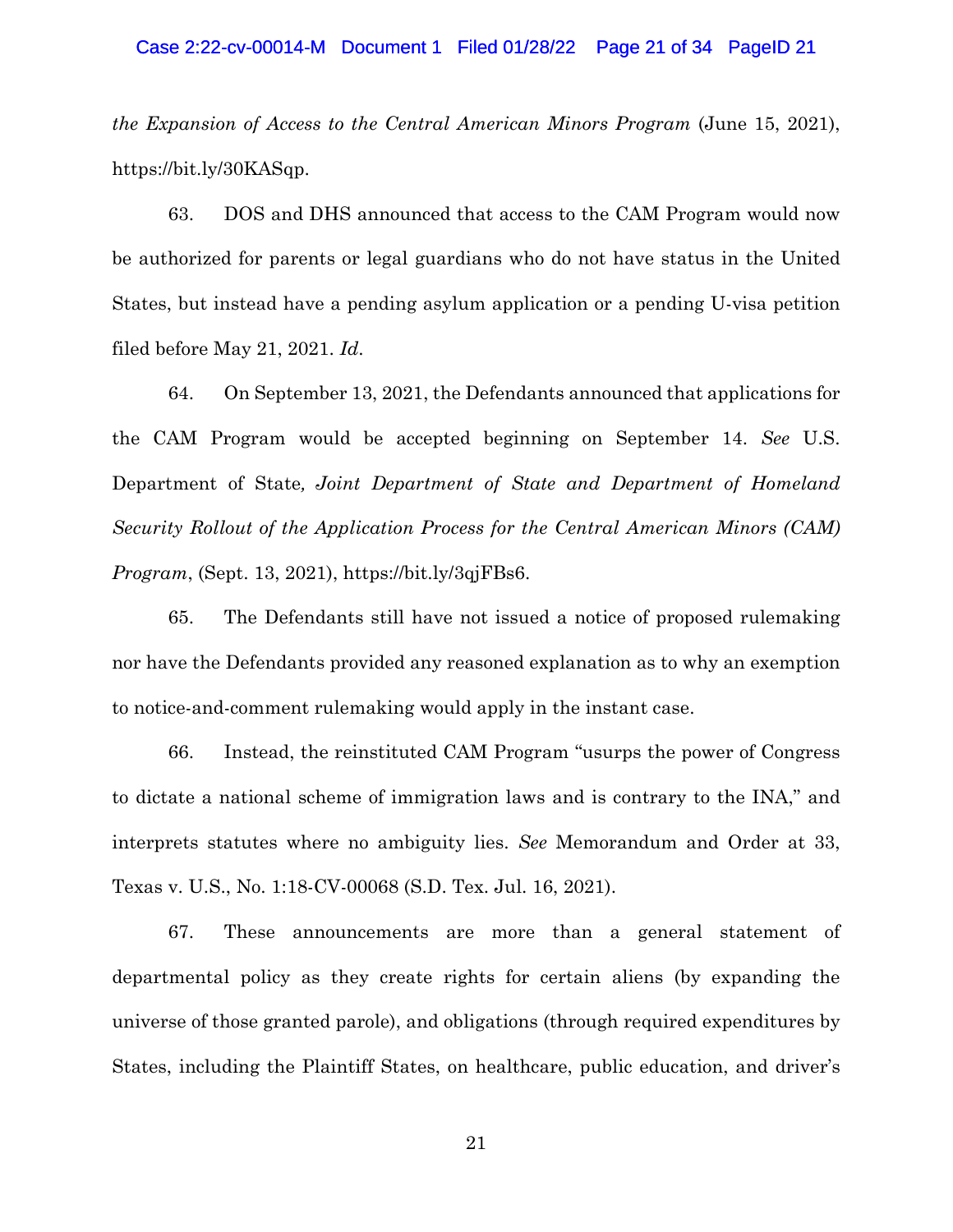#### Case 2:22-cv-00014-M Document 1 Filed 01/28/22 Page 22 of 34 PageID 22

licenses. *See id*. at 19 (citing *Pros. & Patients for Customized Case v. Shalala*, 56 F. 3d 592, 595 (5th Cir. 1995)).

68. Moreover, because the previous iteration of the CAM Program resulted in the approval of 99% of all applications—and considering the expanded categories of qualifying relatives announced by the Biden Administration—it is all but certain that the current iteration of the CAM Program will have a similar approval rate.

# **E. Irreparable Harms to the Plaintiff States.**

69. As the unlawful population of the Plaintiff States continues to grow, the strain on the Plaintiff States' resources and the ability to provide essential services such as emergency medical care, education, driver's licenses, and other public safety services will rapidly decline. Additionally, all services will come at a higher cost.

70. While the Plaintiff States may have been able to estimate the population of qualifying parents when eligibility required lawful status, the expanded population is immeasurable. Border apprehensions have increased exponentially since February 1, 2021. *See* U.S. Customs and Border Protection, *Southwest Border Land Encounters*, https://bit.ly/30Nd0ma (last visited Jan. 27, 2022).

71. There is simply no accurate method to measure the number of aliens in the Plaintiff States without lawful status. Even if the Plaintiff States could estimate that population, it would then have to accurately estimate the number of qualifying family members in the Northern Triangle to truly calculate the total potential costs imposed on the Plaintiff States from the CAM Program.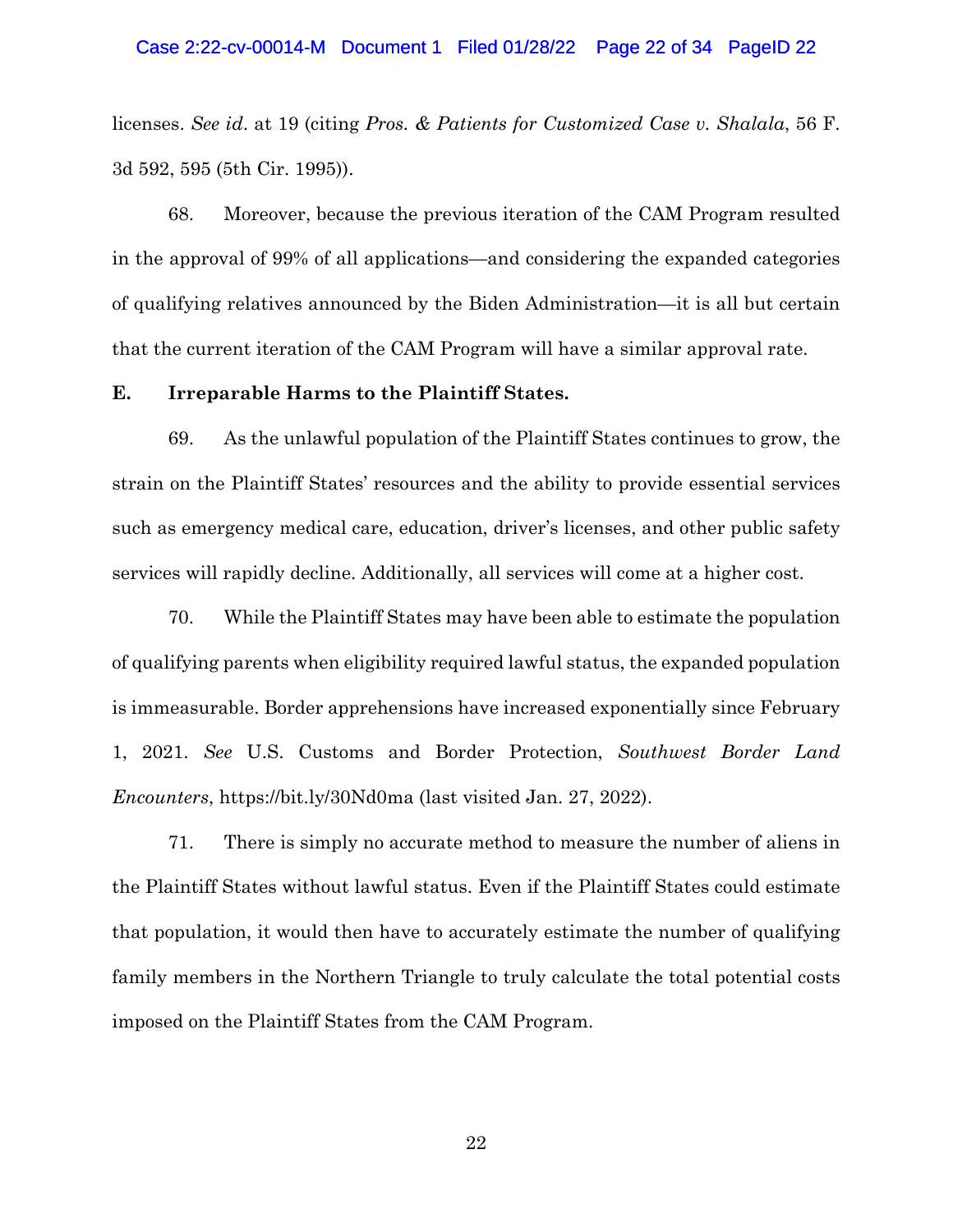#### Case 2:22-cv-00014-M Document 1 Filed 01/28/22 Page 23 of 34 PageID 23

72. As an example, as the Plaintiff States use individual school district projections to make formula funding choices, a sudden influx of students not previously accounted for, would increase education costs above what would have otherwise been expended. This would cause a disparity in funding which would have dire consequences on each school district's resources and its ability to provide proper levels of education to students.

73. The Plaintiff States must account for anticipated expenditures in providing other social services including health care and driver's licenses and will be unable to do so through its budget if it cannot accurately approximate the amount of funds expended in providing these services to the qualifying children as they enter.

74. This affects the Plaintiff States' quasi-sovereign interests in their territory and their ability to properly carry out such interests on behalf of the citizens of the State.

75. The population boom that comes with expanded criteria and a *de facto* categorical parole program will irreparably harm the Plaintiff States.

## **CLAIMS FOR RELIEF**

#### **A. Agency Action Not in Accordance with Law.**

76. The APA prohibits agency actions that are "not in accordance with law." 5 U.S.C. § 706(2)(A).

77. Congress has explicitly prescribed the process for immigration, refugee admissions, and parole in the INA. The CAM Program—to the extent that it uses parole and operates outside of the Refugee Admissions Program—constitutes agency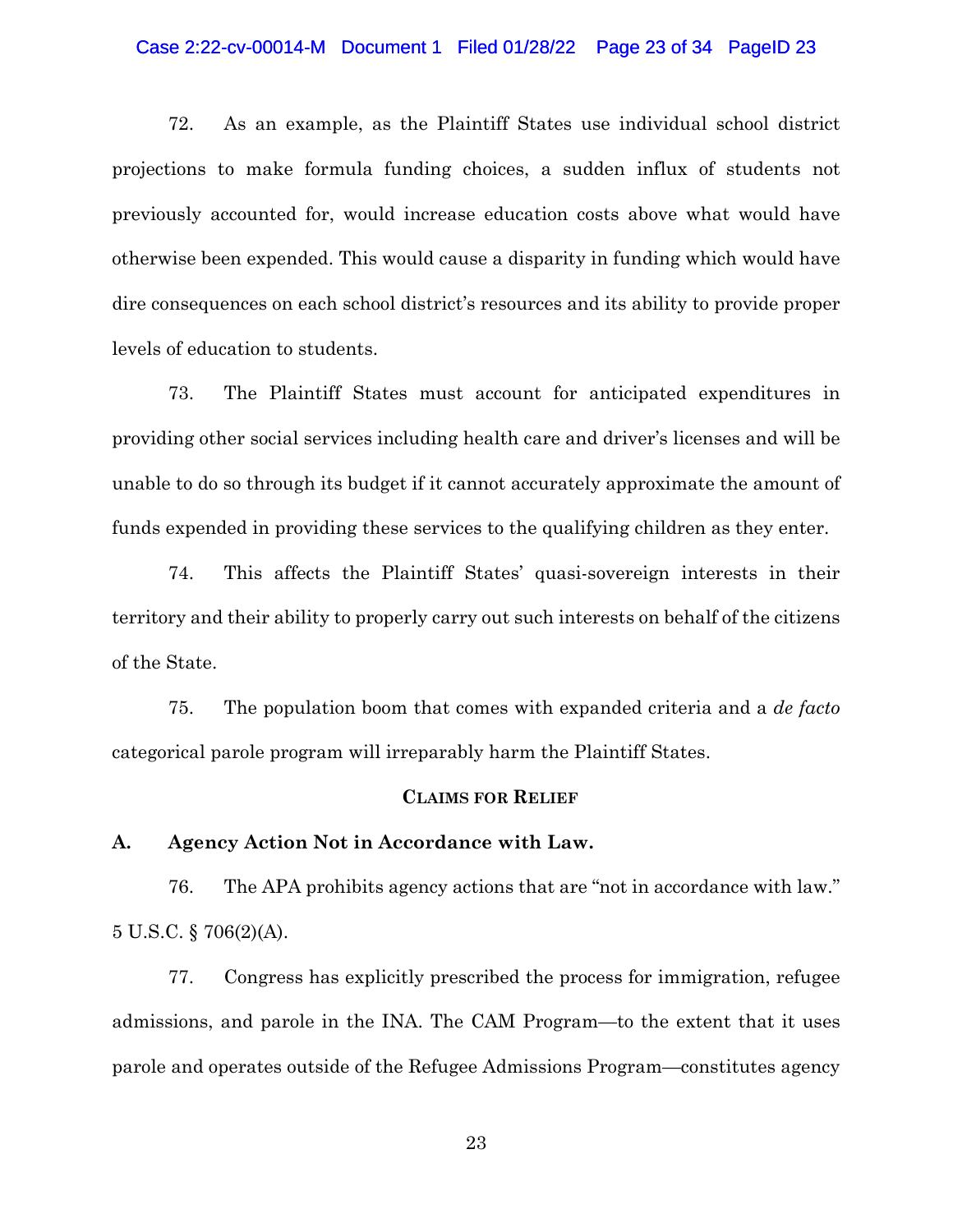#### Case 2:22-cv-00014-M Document 1 Filed 01/28/22 Page 24 of 34 PageID 24

action not in accordance with law: it violates the limited authority given to the executive department to parole individuals for urgent humanitarian reasons or for significant public benefit only, which is to be determined on a case-by-case basis. 8 U.S.C.  $\S$  1182(d)(5)(A).

78. The INA does not explicitly or implicitly create any authority in the executive branch that includes the ability to create an entire program that *categorically* considers applicants for benefits as applicants for parole. Congress does not "hide elephants in mouseholes" of this nature. *See Whitman v. Am. Trucking Ass'ns,* 531 U.S. 457, 468 (2001); *Banks v. Booth,* 3 F.4th 445, 449 (D.C. Cir. 2021). If it did, there would be no limit on the number of aliens who could be brought into the United States. Any administration could circumvent all caps set on immigration levels by simply determining general categories that constitute a "significant public benefit" or a "urgent humanitarian reason," reviewing an application from each applicant, and paroling all applicants because the administration desires such a result. Such a result is directly contrary to the plain text and legislative history of the parole statute.

79. The Defendants' implementation of CAM constitutes an unnecessary and *ultra vires* action in flagrant disregard of express and congressional authorization.

# **B. Arbitrary and Capricious Agency Action.**

80. The APA prohibits agency actions that are "arbitrary, capricious, [or] an abuse of discretion." 5 U.S.C. § 706(2)(A). Additionally, a rule that fails to include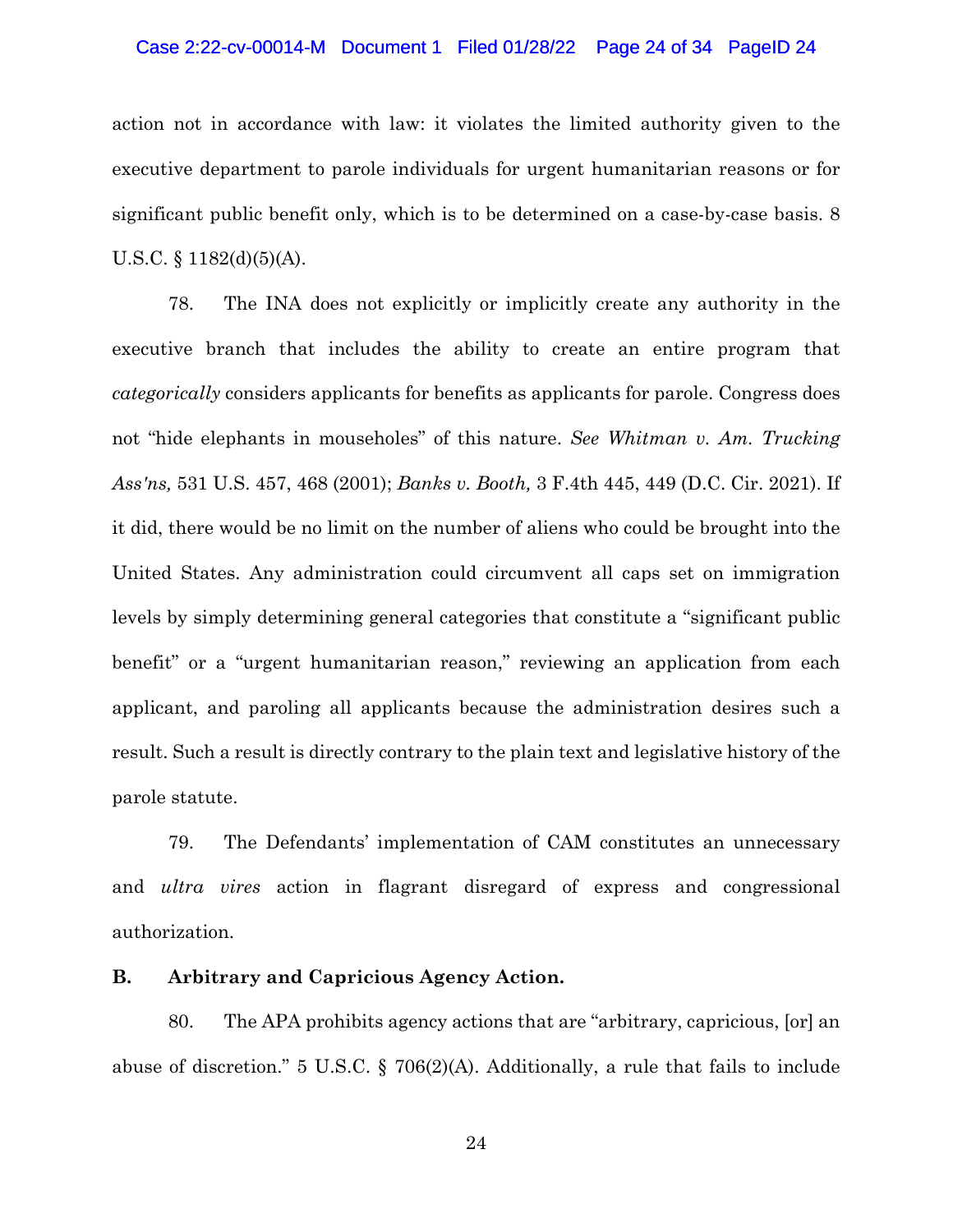#### Case 2:22-cv-00014-M Document 1 Filed 01/28/22 Page 25 of 34 PageID 25

stated reasoning is arbitrary and capricious. *Action on Smoking & Health v. CAB*, 699 F.2d 1209, 1219 (D.C. Cir. 1983).

# **1. Lack of Reasoned Decision-Making.**

81. The March 10 and June 15 announcements fail to provide a reasoned explanation for resuming the CAM Program.

82. The announcements merely rely on the same statement that the Obama Administration used when CAM initially began in 2014. Specifically, it states that the program "provides a safe, legal, and orderly alternative to the risks incurred in the attempt to migrate to the United States irregularly" while remaining silent regarding its legality or basis in law.

83. Moreover, this explanation provides no insight on the issues and facts and could not be considered to reasonably provide any interested parties with sufficient insight on the subject matter. *American Iron & Steel Institute v. EPA*, 568 F.2d 284, 293 (3d Cir. 1977).

84. Additionally, the Defendants failed to assess the costs of the intended action and to base the decision on "reasonably obtainable scientific, technical, economic" data "concerning the need for, and consequences of" the rule. Exec. Order No. 12866, 58 Fed. Reg. 51735 (Oct. 4, 1993), as amended.

85. In the instant case, the Defendants failed to present any evidence that they considered the economic cost or consequences of their actions. The Defendants' announcements were geared solely to the benefit of the aliens eligible for the program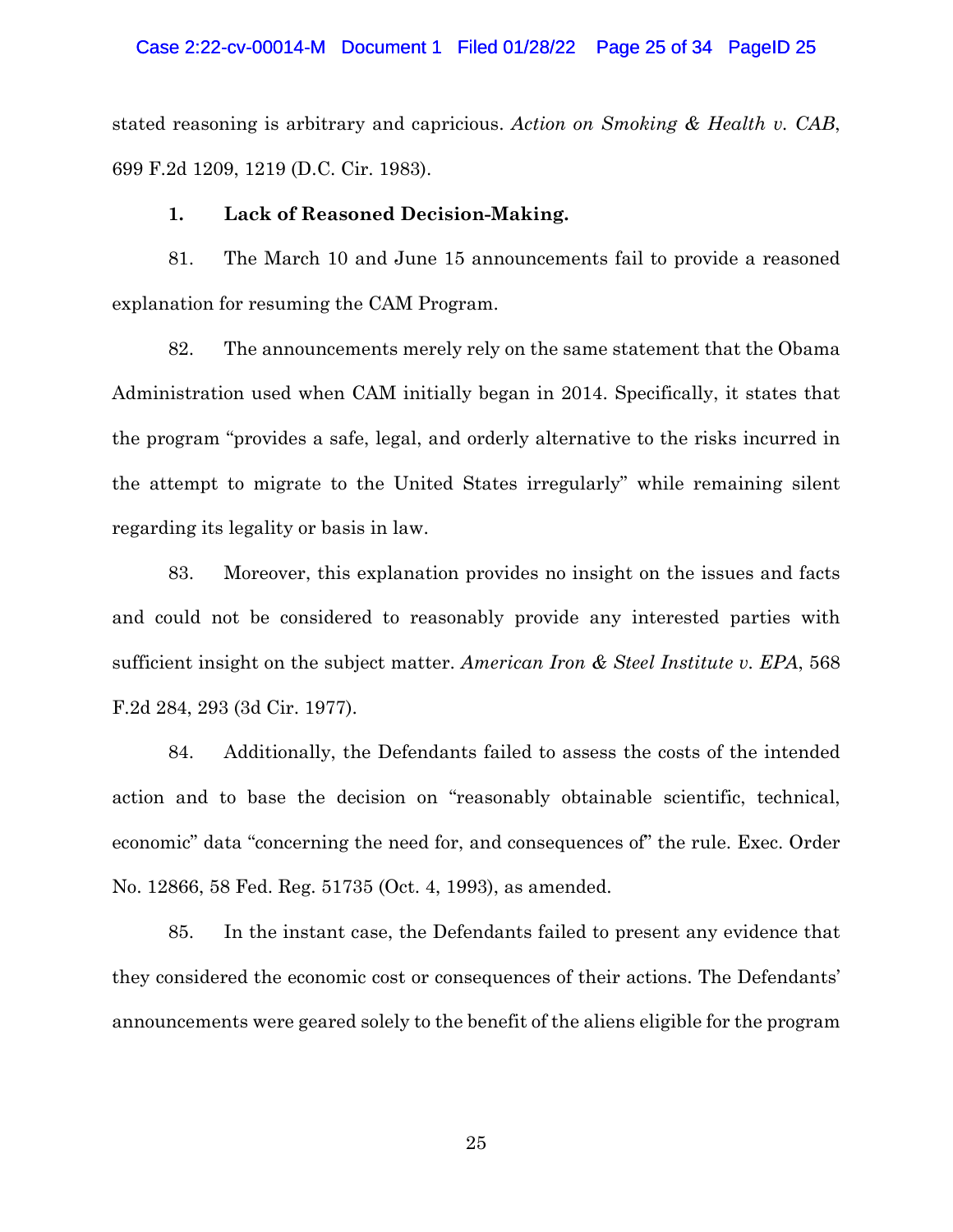#### Case 2:22-cv-00014-M Document 1 Filed 01/28/22 Page 26 of 34 PageID 26

with nothing to address the undue burden that such increase in population may carry for Plaintiff States or any other interested party.

86. Without reasoned analysis and without adhering to the requirements of longstanding executive orders, the announcements to restart and expand the CAM Program constitute arbitrary and capricious agency action.

#### **2. Failure to Consider Alternative Approaches.**

87. In designing the CAM program and announcing it via press release, the Defendants failed to consider alternative approaches to managing illegal immigration. A DHS action is arbitrary and capricious if it is issued "without any consideration whatsoever of a [more limited] policy." *Dep't of Homeland Sec. v. Regents of the Univ. of Cal.*, 140 S. Ct. 1891, 1912 (2020) (quoting *Motor Vehicle Mfrs. Ass'n of U.S., Inc. v. State Farm Mut. Auto. Ins. Co.*, 463 U.S. 29, 51 (1983)).

88. The March 10 and June 15 announcements categorically resume a refugee and parole program without considering any other approach that may prove less burdensome on the Plaintiff States.

89. By omitting any analysis in the announcements, the Defendants "failed to consider important aspects of the problem" that it was attempting to resolve. *Id.* at 1910 (alterations and citations omitted).

## **3. Failure to Consider State Reliance Interests.**

90. Even if the Defendants had considered the costs and benefits to the United States from the implementation of the CAM Program during a time of unprecedented insecurity at the border, the Defendants had an obligation to consider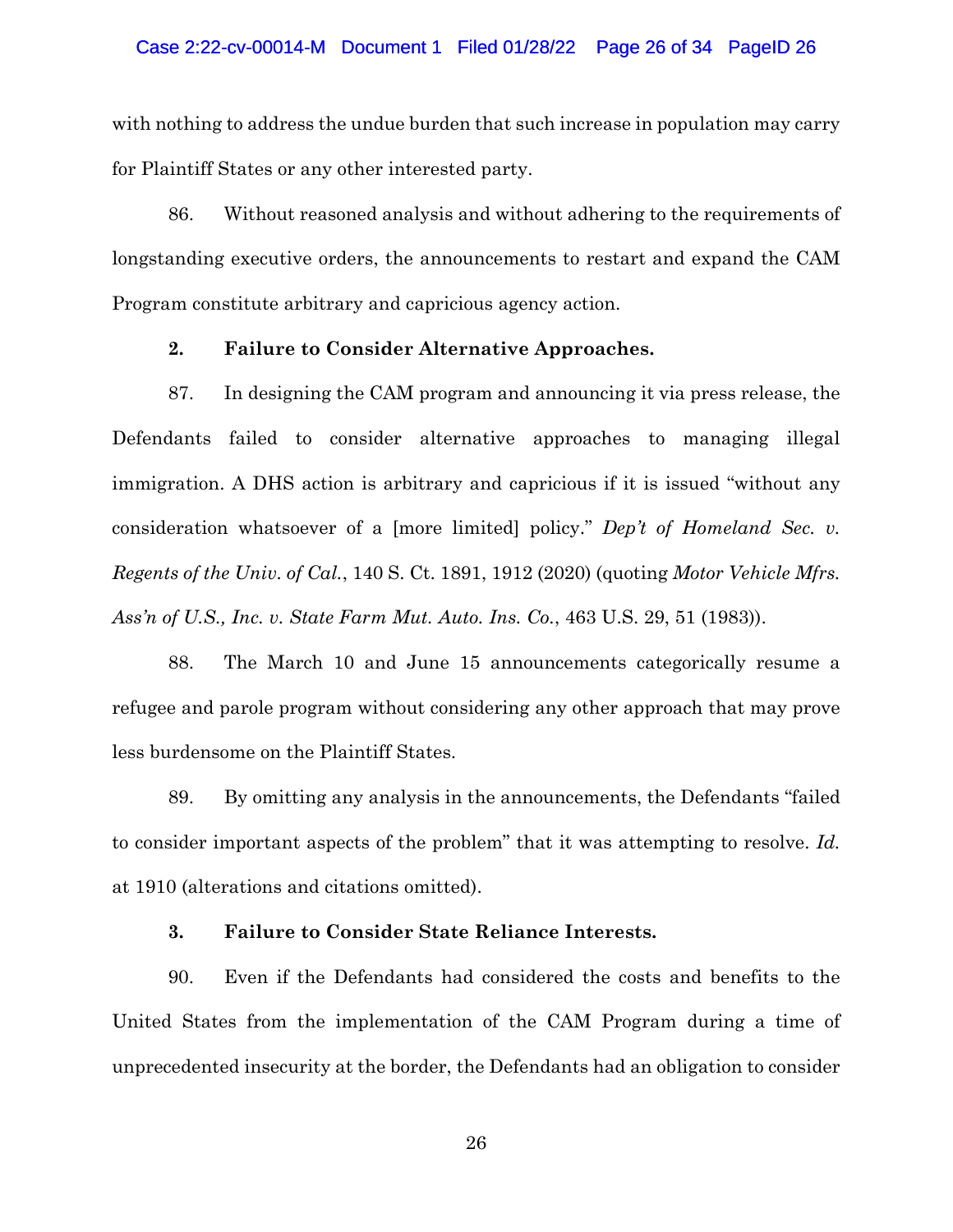#### Case 2:22-cv-00014-M Document 1 Filed 01/28/22 Page 27 of 34 PageID 27

the costs that the Plaintiff States would bear from the implementation of CAM. They transparently failed to do so, having made their decision without seeking input, whether directly or through a notice and comment period, from any of the Plaintiff States. They flatly ignored the harms that would fall on the Plaintiff States, which "bear[]" many of the consequences of unlawful immigration." *Arizona v. United States*, 567 U.S. 387, 397 (2012). The Defendant's failure to consider such costs was arbitrary and capricious.

91. As stated above, the Plaintiff States particularly experience increased costs associated with illegal immigration—which the CAM Program encourages—and with the provision of services to would-be beneficiaries of the CAM Program. The Defendants particularly failed to consider whether "there was 'legitimate reliance' on the" prior administration's cessation of the CAM Program as an indispensable tool to address the migration crisis by diminishing incentives for illegal immigration and enabling DHS to better focus its resources on legitimate asylum claims. *See Dep't of Homeland Sec. v. Regents of the Univ. of California*, 140 S. Ct. 1891, 1913 (2020) ("When an agency changes course . . . it must be cognizant that longstanding policies may have engendered serious reliance interests that must be taken into account.") (cleaned up). Certainly, none of the Defendants' press releases analyzed those costs or the Plaintiff States reliance interest. This, too, was arbitrary and capricious.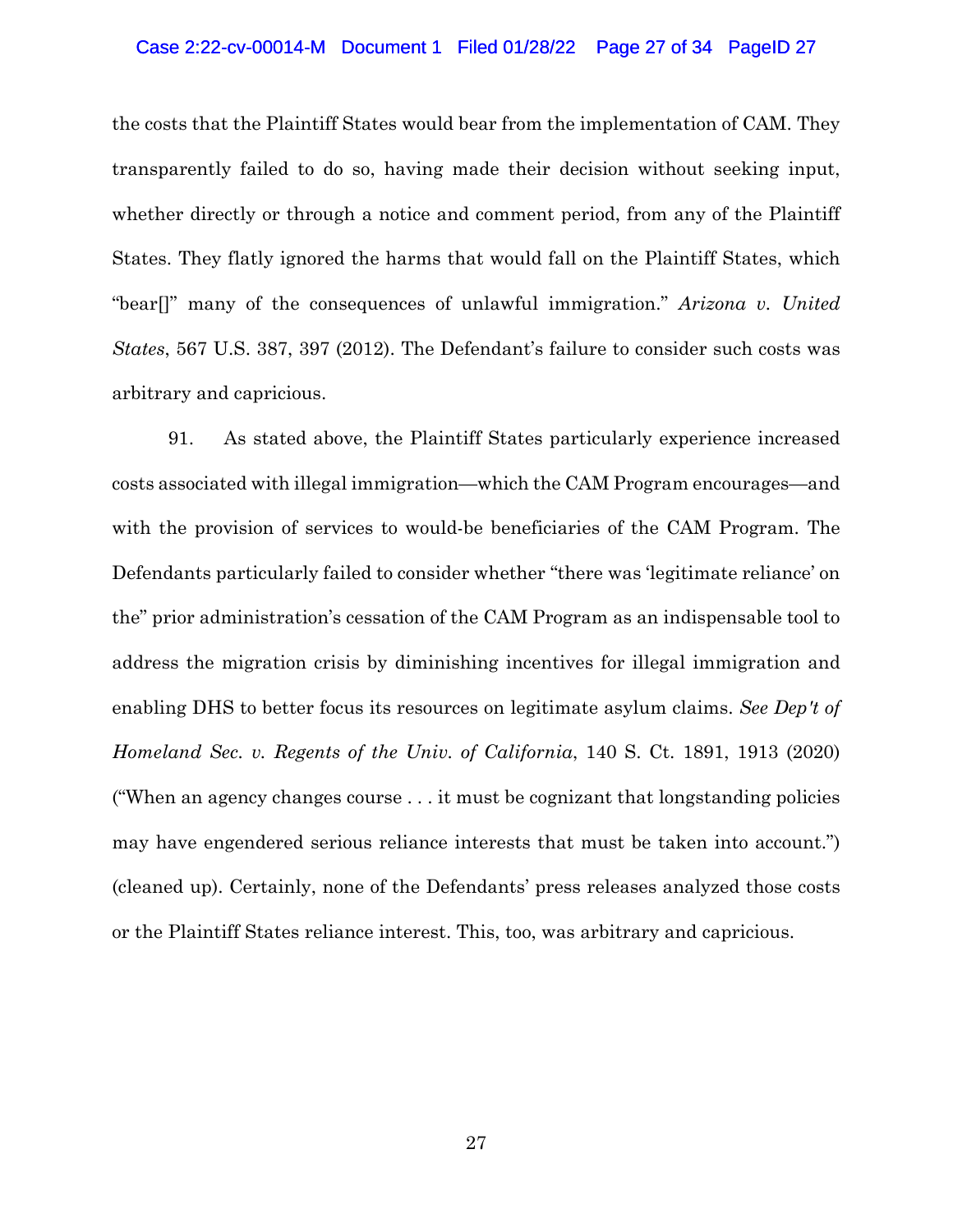# **C. Lack of Notice-and-Comment Rulemaking.**

92. The Defendants failed to conduct the required notice and comment process prior to restarting the CAM Program, pursuant to the Administrative Procedures Act ("APA").

93. The APA defines "rule" as "an agency statement of general or particular applicability and future effect designed to implement, interpret, or prescribe law or policy[.]" 5 U.S.C. §551(4).

94. Further, the APA requires agencies issuing rules to conduct notice-andcomment rulemaking. 5 U.S.C. §553.

95. The announcements resuming the CAM Program constitute a substantive rulemaking within the APA's definition, and no exceptions to notice-andcomment rulemaking were invoked nor are any exceptions available. They create affirmative rights and obligations and are binding on the government without discretion.

96. The two announcements created both rights and obligations under the law and confers immigration benefits on eligible aliens. *Texas v. U.S.*, 809 F.3d 134, 171 (5th Cir. 2015) (quoting *Gen. Elec. Co. v.* EPA, 290 F.3d 377, 383 (D.C. Cir. 2002)); Memorandum and Order at 19-22, *Texas v. U.S.*, No. 1:18-CV-00068 (S.D. Tex. Jul. 16, 2021) (citing *Dep't of Homeland Sec. v. Regents of the Univ. of Cal.*, 140 S. Ct. 1891, 1905-06) (2020)). Additionally, the announcements took immediate effect allowing any eligible alien present in the United States to derive a substantive benefit. *Id*. at 22 (citing *Shalala*, F.3d at 595)).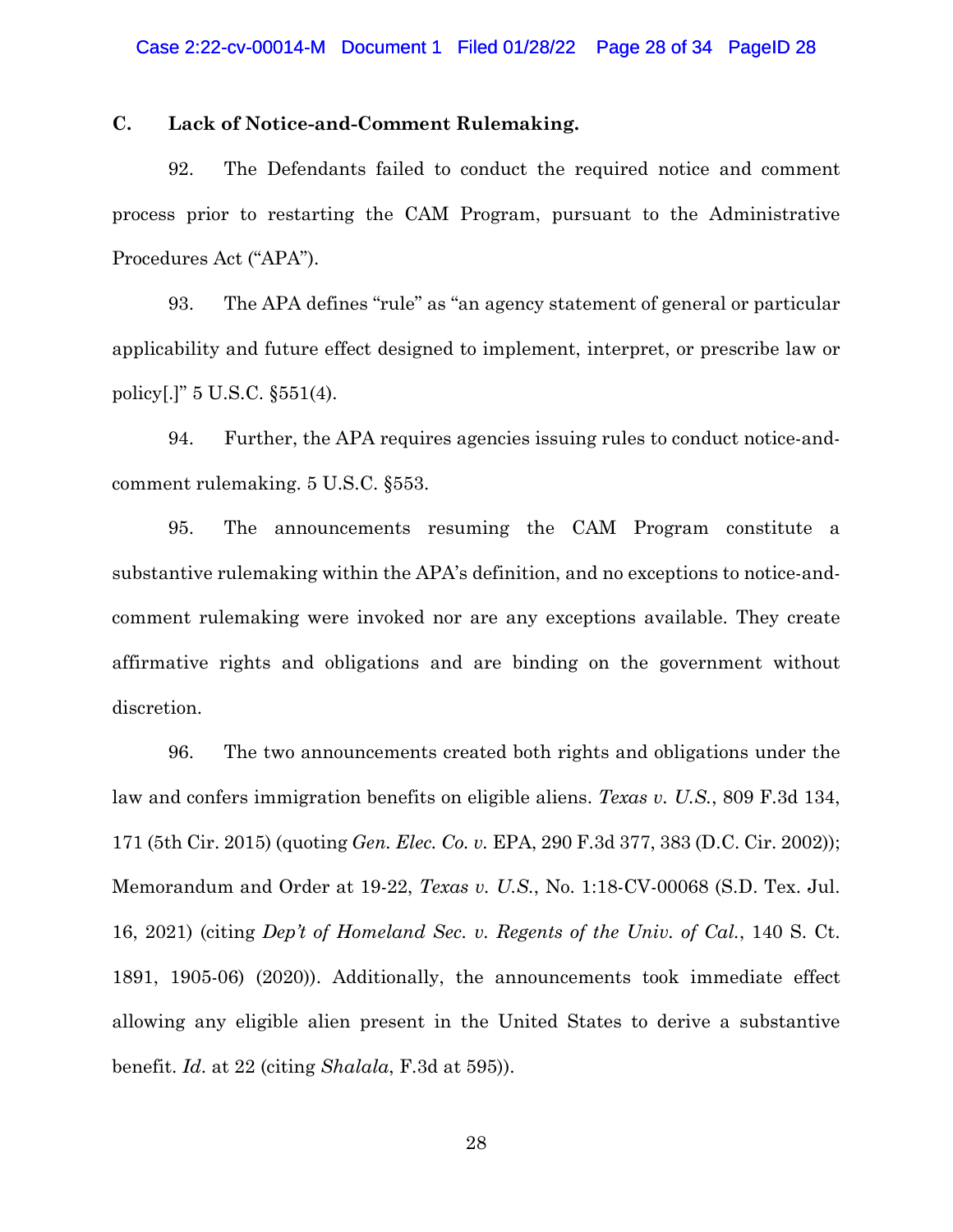#### Case 2:22-cv-00014-M Document 1 Filed 01/28/22 Page 29 of 34 PageID 29

97. Additionally, these announcements imposed obligations on the federal government to automatically adjudicate requests for parole without requiring an application for parole and in contravention of statute.

98. While the announcements purport to provide discretion in adjudicating parole requests, it is apparent from its application on the government that it is meant to be binding. Memorandum and Order at 37, *Texas v. U.S.,* No. 1:18-CV-00068 (S.D. Tex. Jul. 16, 2021) (citing *Texas v. U.S.*, 809 F.3d at 173 (quoting *Gen. Elec.* 290 F.3d at 383). In the instant case, the government is required to automatically review each denied refugee referral for parole as a matter of "discretion." This is inconsistent with the letter and spirit of the statute and is at odds with the requirement that parole be granted only in limited circumstances.

99. That applicants for parole under CAM do not need to file a stand-alone application for parole suggests that it is not discretionary to consider these requests and, instead, forms the basis for a categorical parole program. This, on its face, removes any true discretion from the government and constitutes a substantive rule.

#### **D. Failure to Take Care that the Laws be Faithfully Executed.**

100. The Constitution requires that the President, as well as those exercising power on his behalf, "take Care that the Laws be faithfully executed." U.S. CONST. art. II § 3; *see also* U.S. CONST. art. II, § 1, cl. 1 (vesting "[t]he executive Power" in the President).

101. The March 10 and June 15 announcements are unconstitutional because they direct executive officers to refrain from enforcing federal immigration law. The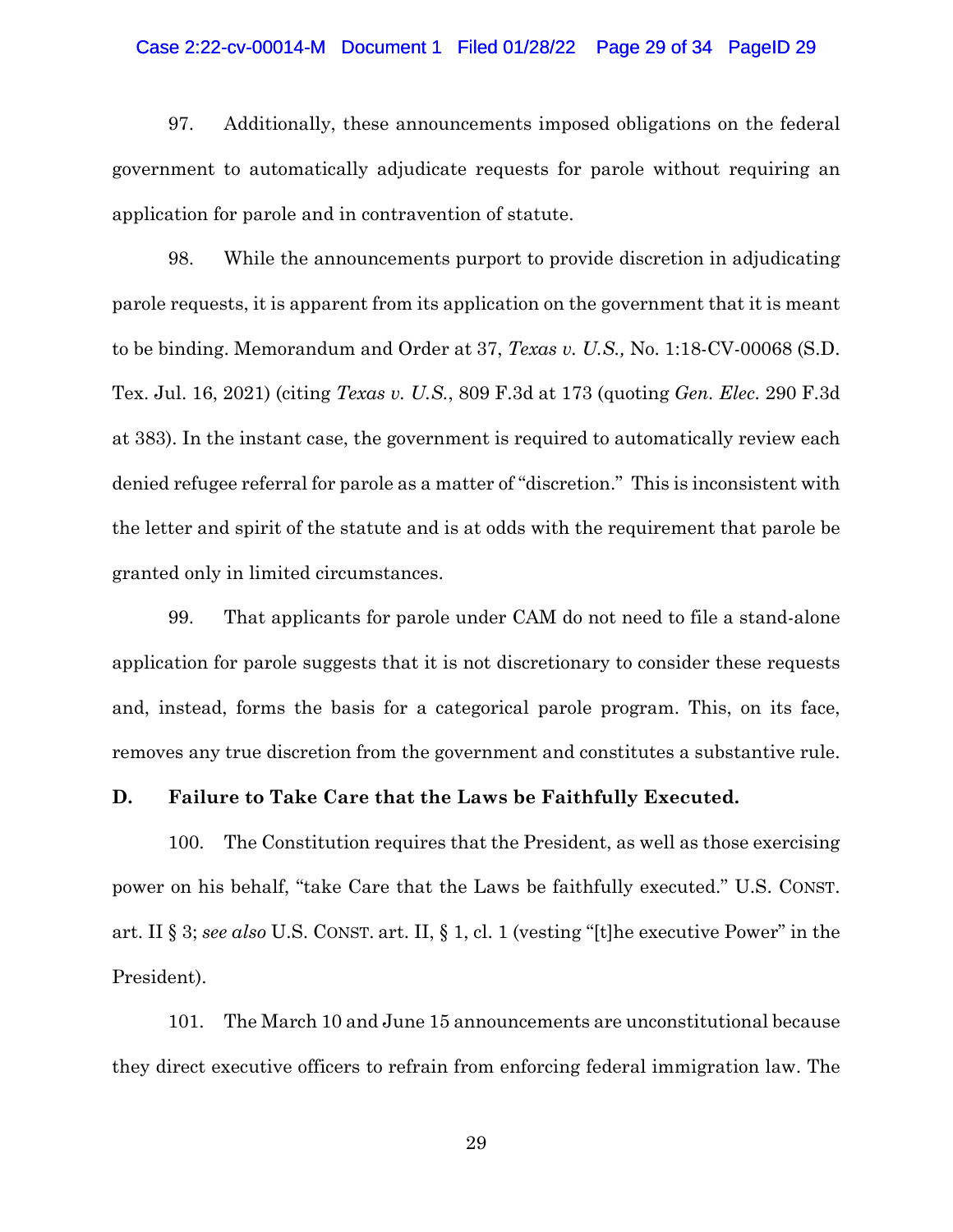#### Case 2:22-cv-00014-M Document 1 Filed 01/28/22 Page 30 of 34 PageID 30

INA states that parole may be considered "*only* on a case-by-case basis for urgent humanitarian reasons or significant public benefit." INA §212(d)(5)(A) (emphasis added). While on its face, the parole program is predicated on case-by-case determination, the automation of the program, without need to apply separately for parole, makes it a *de facto* categorical parole program.

102. Additionally, the Defendants failed to articulate how paroling these aliens into the United States, after they are found ineligible for refugee status, constitutes either an urgent humanitarian reason or a significant public benefit to the United States, as mandated in the statutorily prescribed case-by-case analysis.

103. Directing USCIS to begin adjudicating these parole requests constitutes a government obligation, is contrary to statute, violative of the law, and therefore violates the constitutional duty of faithful execution.

104. Unconstitutional agency action or inaction violates the APA, *see* 5 U.S.C. § 706, and can be enjoined on that basis. However, violations of the Take Care Clause are actionable independent of the APA, and the Court can enjoin the Defendants' violations of their Take Care obligations under its inherent equitable powers. *See Armstrong v. Exceptional Child Center, Inc.,* 575 U.S. 320, 327-28 (2015) (discussing "a long history of judicial review of illegal executive action, tracing back to England.").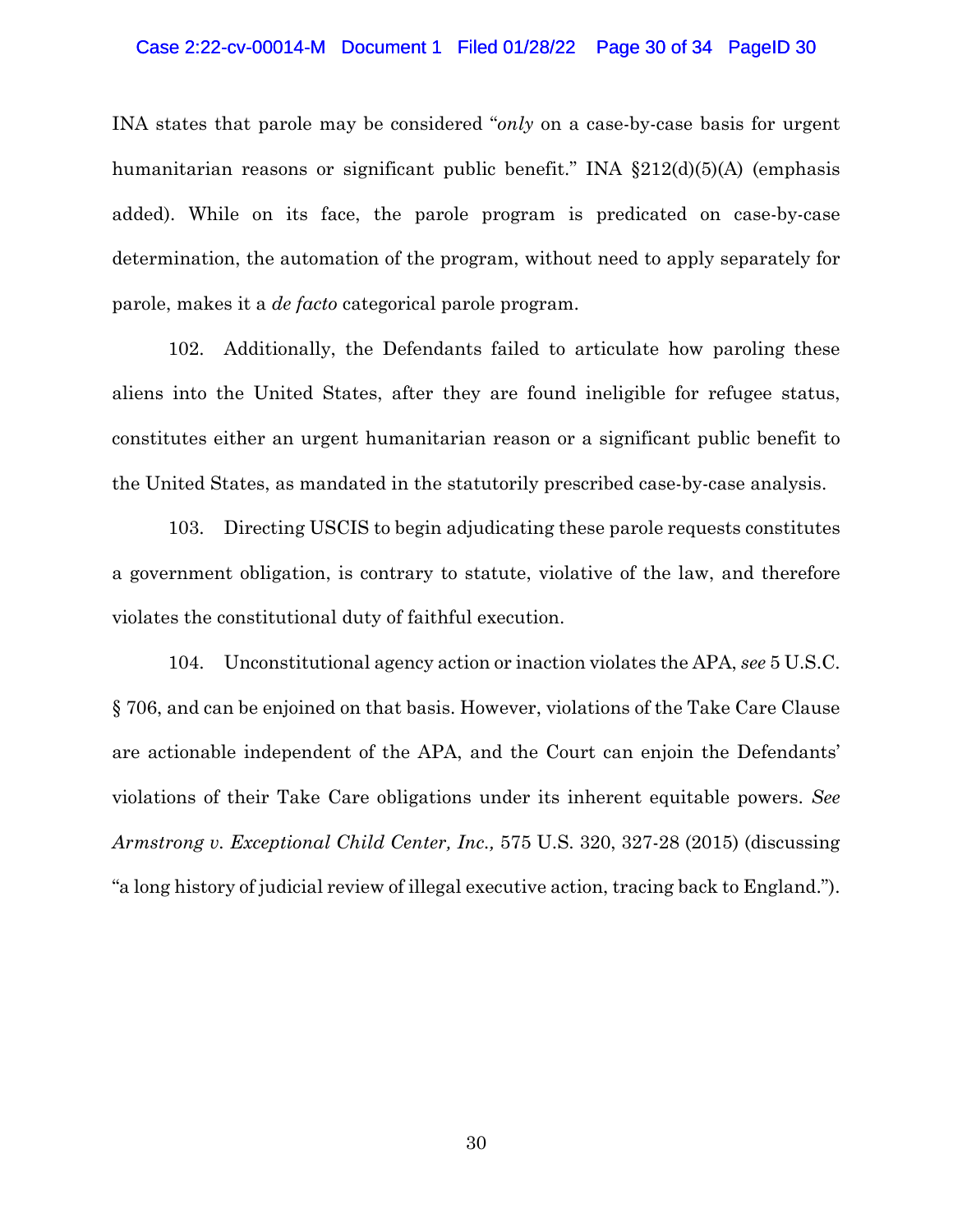# **PRAYER FOR RELIEF**

**WHEREFORE,** for these reasons, Plaintiff States asks this Court to enter judgment in their favor and to provide the following relief:

- a. Declare the Central American Minors Program unlawful and set it aside to the extent that it provides any benefits outside of the contours of the Refugee Admissions Program;
- b. Enjoin the Defendants' use of the parole authority under the Central American Minors Program;
- c. Enjoin the Defendants from carrying out the CAM Program until it engages in rulemaking pursuant to the APA's notice-and-comment rulemaking or pursuant to a lawful exception from those requirements;
- d. Award the Plaintiff States their costs and reasonable attorney's fees; and
- e. Award such other and further relief as this Court deems equitable and just.

Respectfully submitted,

Dated: January 28, 2022

*/s/ Aaron F. Reitz*

Gene P. Hamilton Virginia Bar No. 80434 Vice-President and General Counsel America First Legal Foundation 300 Independence Avenue SE Washington, DC 20003 (202) 964-3721 gene.hamilton@aflegal.org

KEN PAXTON *Attorney General of Texas* BRENT WEBSTER *First Assistant Attorney General* AARON F. REITZ *Deputy Attorney General for Legal Strategy* MICHELLE GHETTI\* *Special Counsel* Office of the Attorney General PO Box 12548 (MC 009)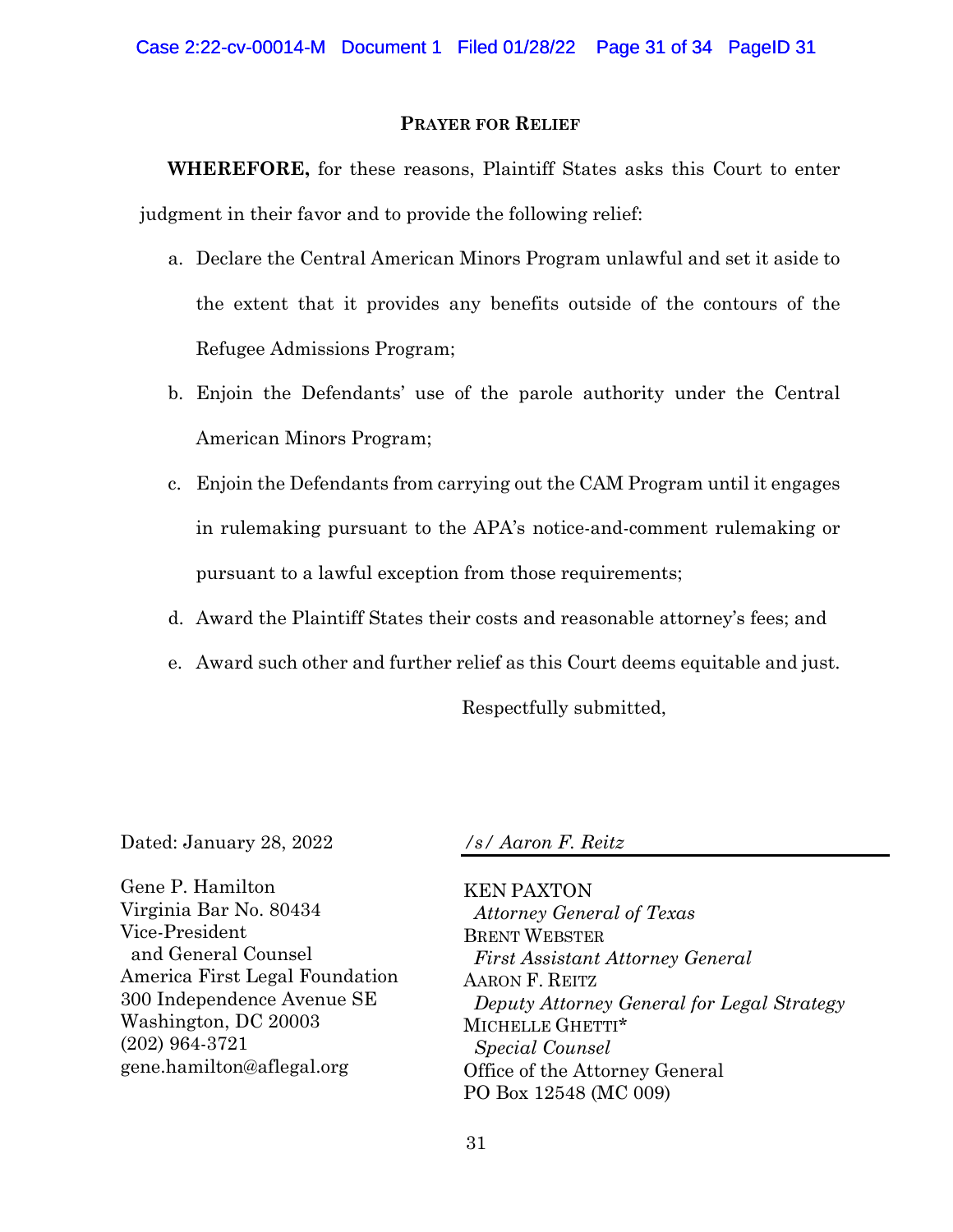Austin, TX 78711-2548 Tel: (512) 463-4139 Fax: (512) 474-2697 Aaron.Reitz@oag.texas.gov Michelle.Ghetti@oag.texas.gov *Counsel for the State of Texas*

TREG R. TAYLOR *Attorney General of Alaska* Cori M. Mills\* *Deputy Attorney General* Department of Law P.O. Box 110300 Juneau, AK 99811 Phone: 907-465-3600 Fax: 907-465-2520 *Counsel for the State of Alaska*

LESLIE RUTLEDGE *Attorney General of Arkansas* Dylan L. Jacobs\* *Assistant Solicitor General* Office of the Arkansas Attorney General 323 Center Street, Suite 200 Little Rock, Arkansas 72201 Tel: (501) 682-2007 Fax: (501) 682-2591 *Counsel for the State of Arkansas*

ASHLEY MOODY  *Attorney General of Florida* James H. Percival\* (FBN 1016188) *Deputy Attorney General of Legal Policy* Office of the Attorney General The Capitol, Pl-01 Tallahassee, Florida 32399-1050 (850) 414-3300 (850) 410-2672 (fax) james.percival@myfloridalegal.com *Counsel for the State of Florida*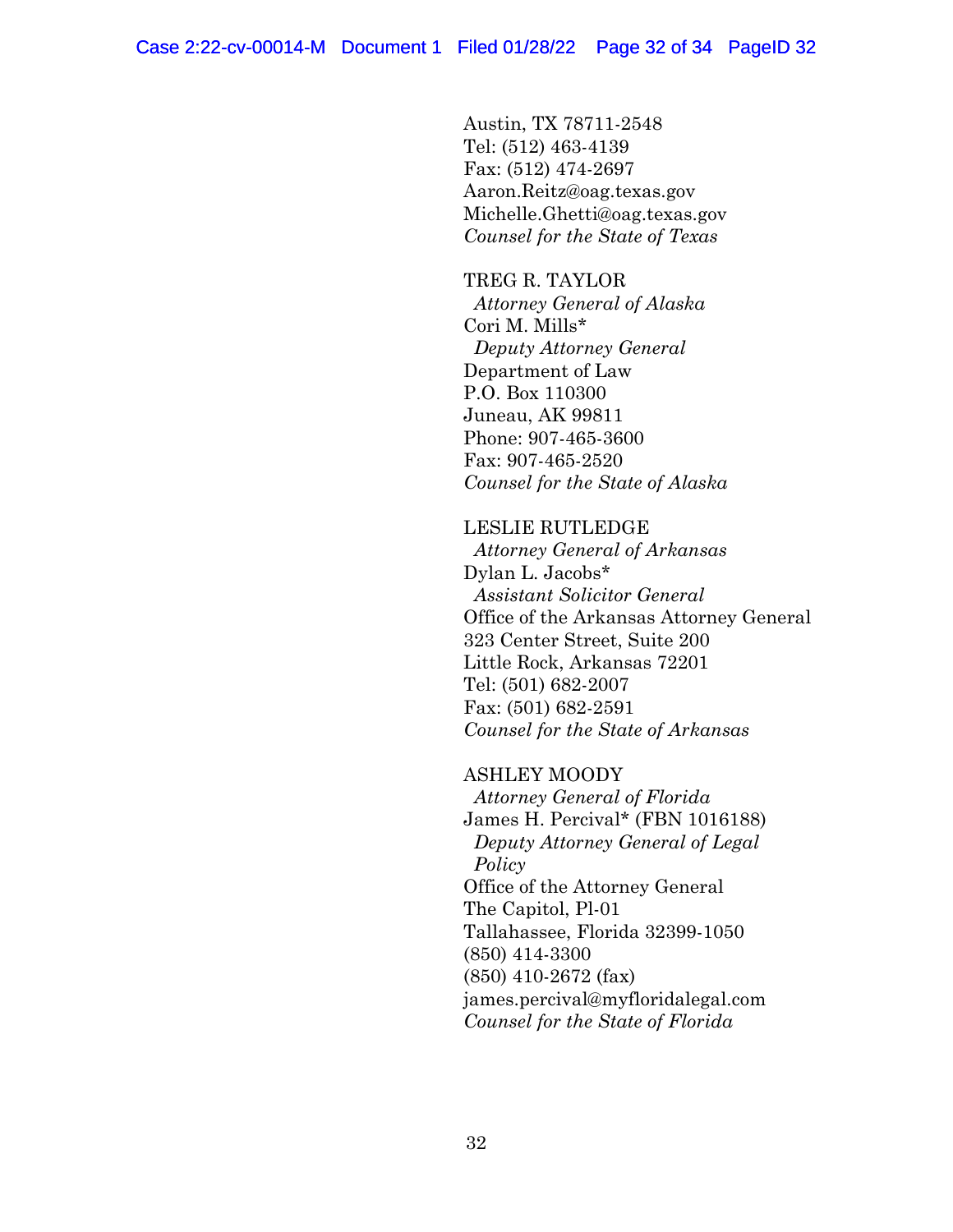THEODORE E. ROKITA *Attorney General of Indiana* Betsy M. DeNardi\* Cory C. Voight\* *Directors of Complex Litigation* Indiana Government Center South 302 W. Washington St., 5th Floor Indianapolis, IN 46204 Betsy.DeNardi@atg.in.gov Cory.Voight@atg.in.gov *Counsel for the State of Indiana*

ERIC S. SCHMITT *Attorney General of Missouri* D. John Sauer\* *Solicitor General* Jesus A. Osete\*  *Deputy Attorney General* Missouri Attorney General's Office Post Office Box 899 Jefferson City, MO 65102 Tel: (573) 751-8870 Fax: (573) 751-0774 John.Sauer@ago.mo.gov Jesus.Osete@ago.mo.gov *Counsel for the State of Missouri*

AUSTIN KNUDSEN *Attorney General of Montana* Kristin Hansen *Lieutenant General* David M.S. Dewhirst *Solicitor General* Christian B. Corrigan *Assistant Solicitor General* 215 North Sanders P.O. Box 201401 Helena, MT 59620-1401 Phone: 406-444-2026 Fax: 406-444-3549 david.dewhirst@mt.gov christian.corrigant@mt.gov *Counsel for the State of Montana*